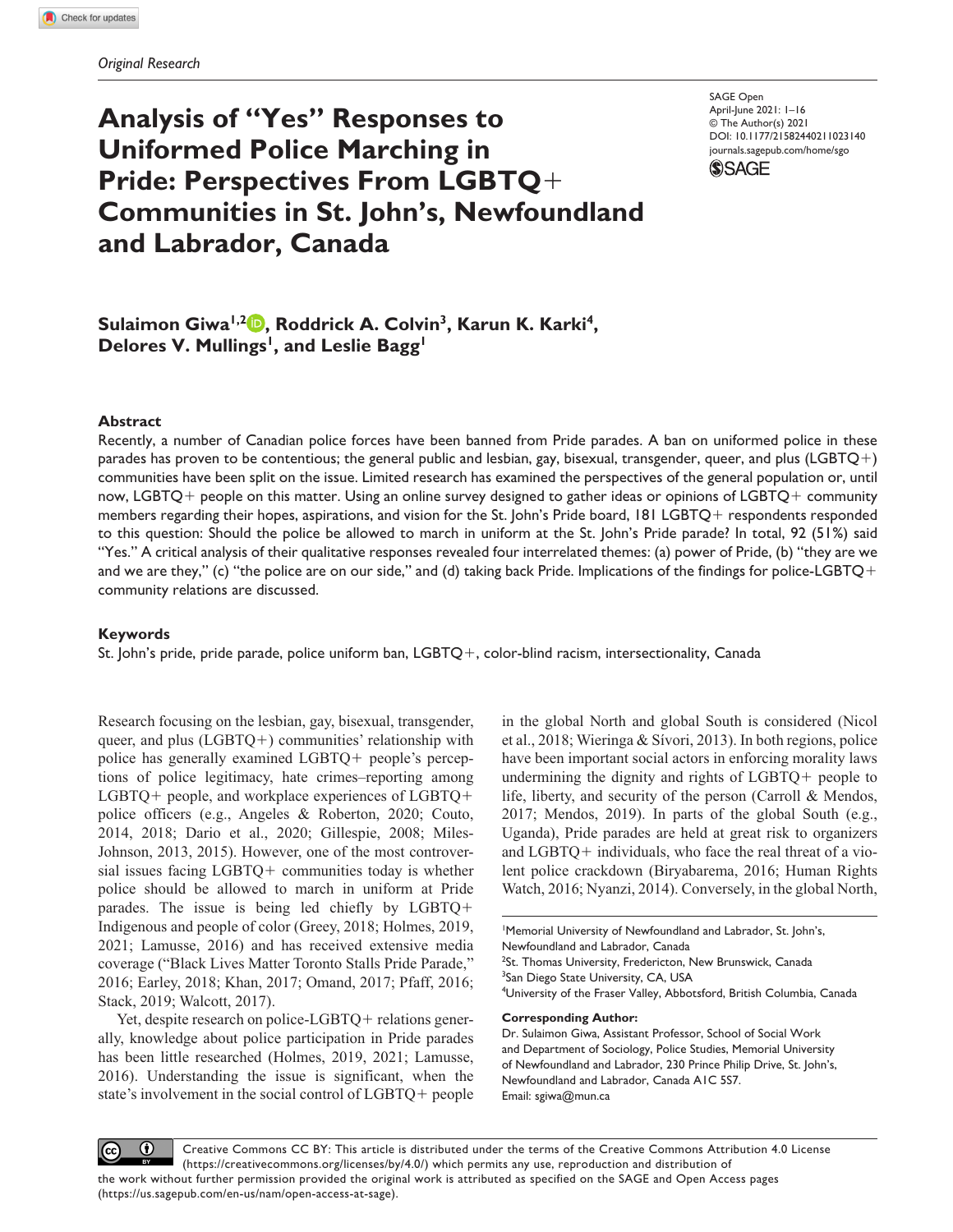concerns have centered on historical and ongoing police mistreatment of members of LGBTQ+ communities who are not White, including calls for uniformed police ban at Pride parades (Greey, 2018; Holmes, 2019, 2021; Lamusse, 2016). Of course, it would be erroneous to suggest that views are shared within and across social groups on this matter. For example, among LGBTQ+ White, Indigenous, and people of color, there is no consensus on uniformed police participation at Pride parades (Holmes, 2021). The lack of consensus, however, does not make the demand of those calling for the ban any less important. In fact, it is by examining divergent perspectives that Pride and police organizations can integrate available research evidence into their decision-making process.

To inform future decisions of the St. John's Pride board regarding the police, the authors investigated the responses of LGBTQ+ community members in Newfoundland and Labrador who were in favor of uniformed police participation at Pride parades. An online qualitative survey of anonymous respondents allowed access to subjective experiences (Braun et al., 2020). Color-blind racism (Bonilla-Silva, 2017; Burke, 2019) and intersectionality (Crenshaw, 1989, 1991) theories were applied to capture a diversity of perspectives on the topic.

We begin by providing a background literature review of contextual factors that may help to explicate the ban against uniformed police at Pride parades. We then present the theoretical and methodological orientation of the research, before reporting the findings of the study. A discussion of the key findings follows, ahead of the limitations of the study and the conclusion.

# **Background Literature Review**

# *Police Incivility and History of Anti-LGBTQ*+ *Abuse in Canada and Beyond*

There is a long history of police violence, surveillance, and criminalization of same-sex sexual activity in both public and private spaces. In Canada, same-sex sexual activity was illegal until 1969 (Simpson, 2018). Before that, in the 1950s and 1960s, police arrested gay men in parks, public washrooms, and even private homes (Nash, 2014). The Royal Canadian Mounted Police also conducted a campaign to purge gay men and lesbian employees from the federal civil service (Kinsman, 1995), based on the premise that homosexuality was a character weakness that foreign agents might exploit to threaten national security. The so-called fruit machine, a pseudo-scientific device designed to ascertain whether someone was homosexual, was used. Hundreds of people lost their jobs or were demoted. In November 2017, Prime Minister Justin Trudeau apologized to the victims of this campaign on behalf of the federal government (Harris, 2017).

Bathhouse raids were a common occurrence. In December 1978, police raided the Barracks Bathhouse in Toronto and charged the owners and employees with "keeping a common bawdy house," and the patrons with "moral offenses" (Grozelle, 2017, p. 2; see also Bruner, 1981; Nash, 2014). In 1981, more Toronto gay bathhouses were raided, as was the Pussy Palace in 2000 (C. Gallant & Gillis, 2001). Similar raids were conducted in Edmonton in 1981 (Ross, 2018), Montreal in 1990 (Crawford & Herland, 2014), and Calgary in 2002 ("Bathhouse Raid Angers Calgary Gay Community," 2002). Although police have apologized for these raids in recent years, in at least one case, the apology seems shortlived: the Toronto Police Service (TPS) publicly apologized for the 1981 bathhouse raids in June 2016 (Winsa & Powell, 2016). However, in November 2016, a TPS undercover operation in Marie Curtis Park, Toronto, resulted in 71 people, mostly men, receiving citations for engaging in consensual sex (Hooper, 2017).

The Supreme Court of Canada ruling in *R. v. Cuerrier* (1998) established that people living with HIV in Canada could be charged with a crime for failing to disclose their positive HIV status to sexual partners. More recently, the court refined this ruling in *R. v. Mabior* (2012), when it named three criteria that had to be met for someone to be convicted:

- The HIV-positive person must fail to disclose their status, knowing they are infected and at risk of transmission;
- The nature of their sexual activity must pose risk of serious bodily harm; and
- The HIV-negative person would not have consented to the sexual activity had they known the HIV-positive status of their sexual partner.

In the past, Canadian police have published the names, photos, and HIV status of accused people in press releases (Bell, 2017) and have used people's HIV status as justification for excessive use of force (McClelland, 2017). In December 2017, the Ontario government, in response to a federal report on the criminal justice system's response to nondisclosure of HIV, announced that it would "no longer prosecute cases of HIV-positive people who don't disclose their status to their sexual partner when the person who is HIV-positive has had a suppressed viral load for six months" (J. Gallant, 2017, para. 1). A year later, the Attorney General of Canada issued a directive prohibiting the prosecution of HIV nondisclosure cases where the person used condoms, engaged only in oral sex, or had a suppressed viral load or a lower level of HIV in the blood (Public Prosecution Service Canada, 2018).

The experience of police incivility and history of anti-LGBTQ+ abuse is not unique to Canada. Similar situations have been documented in other countries. For example,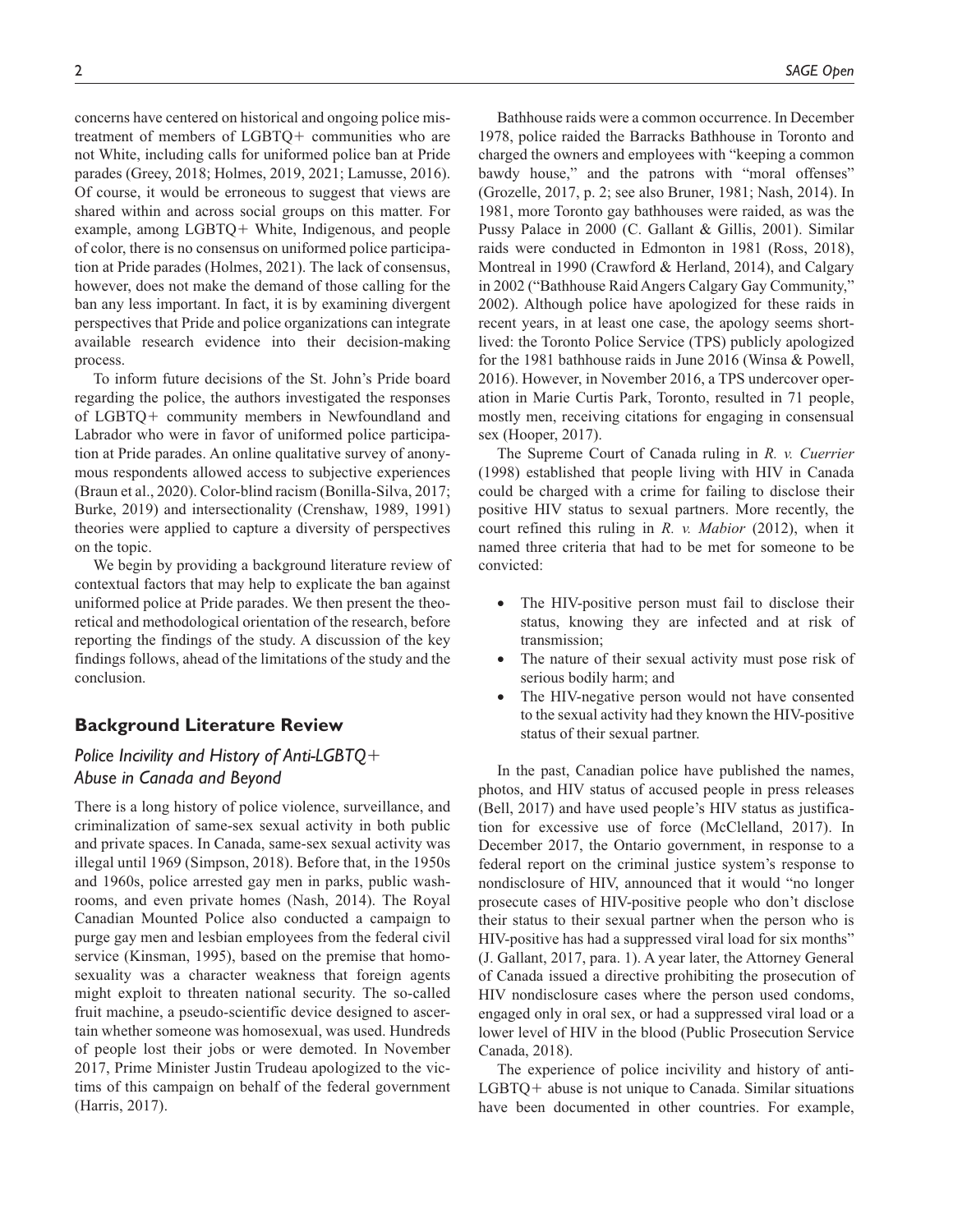police "profiling, entrapment, discrimination, and harassment" (Mallory et al., 2015, p. 1) of LGBTQ+ people in the United States before and after Stonewall have been frequent and widespread. American police have continued to ignore crimes committed against LGBTQ+ people (Owen et al., 2018) and have been complicit in cases of physical and sexual violence against them (Brown, 2008; Clendinen & Nagourney, 1999) during searches and while in custody (Amnesty International, 2005; Pasulka, 2014). In China, police have used laws against loitering and vagrancy to justify harassment of gay men and transgender sex workers in public places (Sanders, 2015). Sri Lankan police have subjected transgender sex workers to verbal, physical, and sexual abuse (Nichols, 2014). In Nepal, although efforts have been made to sensitize police forces so that they do not engage in violence against LGBTQ+ communities, incidents of sexual harassment, taunting, blackmail, extortion, rape, and attempted murder have been widely reported (The New Humanitarian, 2006; United Nations Development Programme & United States Agency for International Development, 2014). Also, in many African countries, LGBTQ+ activists are not able to do their work publicly for fear of arrest (Currier & Cruz, 2014), and anti-sodomy laws exert a powerful influence on police work. In Kampala, Uganda, for example, police raided the 2016 Pride event, unlawfully detaining, brutalizing, and humiliating hundreds of participants (Biryabarema, 2016; Human Rights Watch, 2016).

# *Police Racism and Discrimination Against LGBTQ*+ *People of Color*

Research exploring police racism and discrimination against LGBTQ+ people has generally examined the American experience (e.g., Mallory et al., 2015; Mountz, 2016; Nadal et al., 2015; Owen et al., 2018; Parker et al., 2018; Serpe & Nadal, 2017; Tiffe, 2015). In Canada, very little research has explored police racism and discrimination against LGBTQ+ people of color (Giwa & Jackman, 2020) outside of anecdotal accounts and the case of Chevranna Abdi, a 26-year-old Black transgender woman who died in police custody after being dragged facedown seven flights of stairs. Her death was ruled accidental (Maynard, 2017). Indeed, in Toronto, one study found that racial profiling and related discriminatory practices contributed to the perception of police as perpetrators of harassment among LGBTQ+ people of color (Angeles & Roberton, 2020). These participants often referenced multiple police shootings of unarmed Black men in the city as evidence of racism and discrimination.

In contrast, American research exploring police racism and discrimination against LGBTQ+ people has shown that LGBTQ+ people of color are more likely than their White counterparts to be targeted through stops, arrests, frisks, and

raids (Mallory et al., 2015; Mountz, 2016; Nadal et al., 2015; Owen et al., 2018; Parker et al., 2018; Serpe & Nadal, 2017; Tiffe, 2015). In Jackson Heights, New York, 54% of LGBTQ people of color in one survey reported having been stopped by police for no reason (Make the Road New York, 2012). In a nationally representative probability sample of 489 LGBTQ adults in the United States, 30% of the 207 people in the sample who self-identified as people of color said they avoided calling police for help because they feared being discriminated against (National Public Radio, Robert Wood Johnson Foundation, & Harvard T. H. Chan School of Public Health, 2017). In another study, 28% of LGBT people of color reported being falsely accused of a crime compared with 20% of all respondents who had police contact (Lambda Legal, 2012). Transgender people of color, in particular, have a heightened vulnerability to police abuse and discrimination (Galvan & Bazargan, 2012). Unfairly profiled as sex workers, they are subjected to unfounded questions about their reasons for being on the street (Mogul et al., 2011). They have reported high rates of harassment, physical assault, and sexual assault by police (Grant et al., 2011).

# *Distrust of the Police to Serve and Protect Members of LGBTQ*+ *Communities*

The pervasiveness of anti-LGBTQ+ discrimination contributes to the distrust of police by members of these groups. American and other international research suggest that these groups have significantly less favorable perceptions of police than their heterosexual counterparts and are less comfortable reporting crimes to police (Dario et al., 2020; Hodge & Sexton, 2020; Mallory et al., 2015; Miles-Johnson, 2013, 2015; Nadal et al., 2015; Nichols, 2014; Nyanzi, 2014; Owen et al., 2018; Sanders, 2015; Serpe & Nadal, 2017; Tiffe, 2015). In Canada, where the research is scant, Lyons et al. (2017) investigated the social-structural contexts shaping 33 transgender sex workers' experiences of violence in Vancouver. Some respondents explained that they chose not to report violence perpetrated against them by clients to the police because they did not believe the police would do anything about it, citing stigma related to sex work and gender nonconformity. Another study found that LGBTQ2+ people in Toronto underreported incidents of hate crimes, violence, and discrimination to police (Angeles & Roberton, 2020). They reported not feeling safe in the presence of police and having widespread mistrust of police. Instead, participants relied on friends, went online, reported to service agencies, or chose to do nothing. These findings corroborate a 2014 Statistics Canada survey, which found that 85% of bisexuals did not report instances of violent victimization to the police, compared with 64% of heterosexuals. Reasons given for not reporting were the hassle of interacting with police and concern that the perpetrator would not be adequately punished (Simpson, 2018).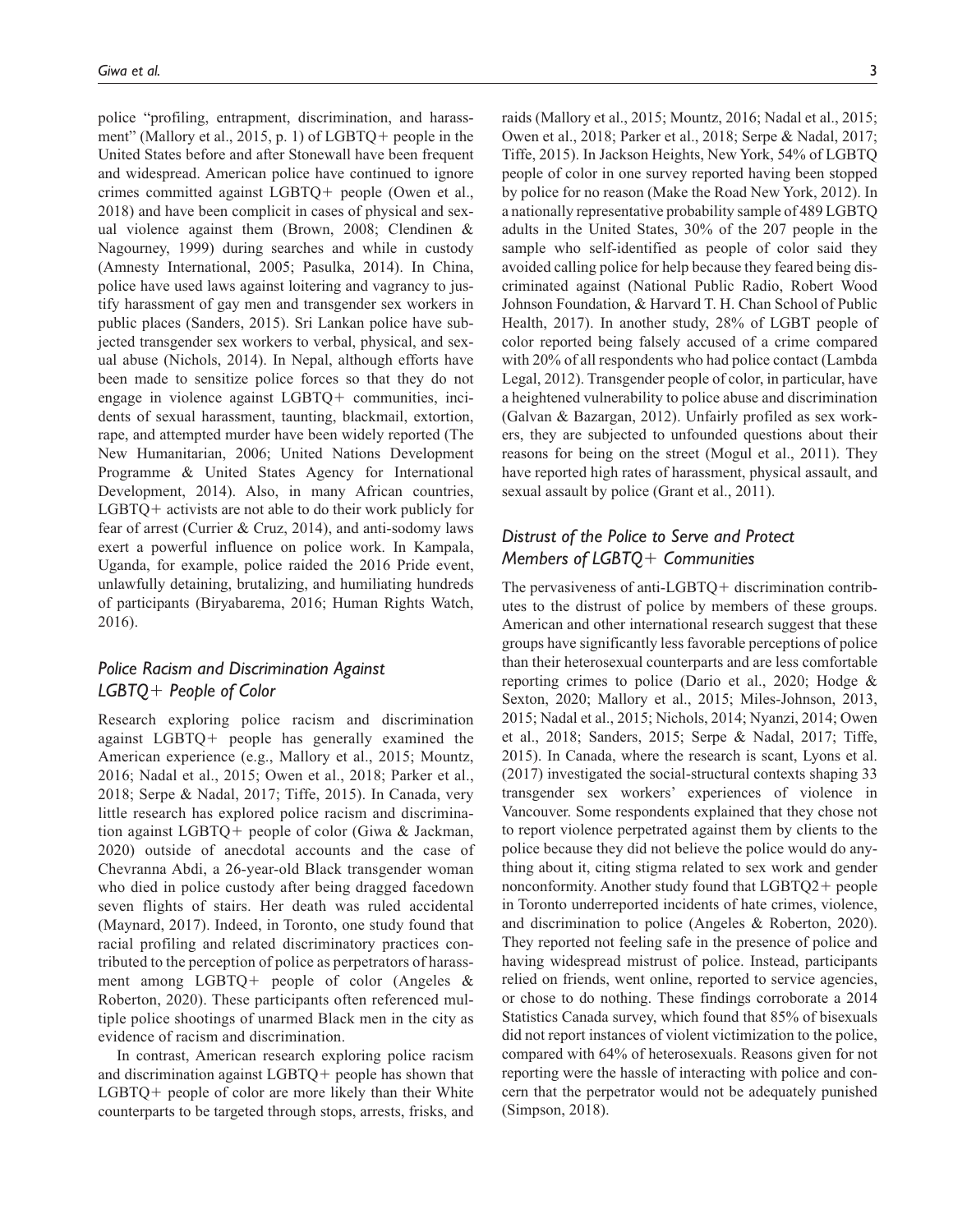The case of Bruce McArthur, a White serial killer convicted in January 2019, perhaps most exemplifies LGBTQ+ communities' distrust of police in Canada (Giwa & Jackman, 2020). Between 2010 and 2017, McArthur killed eight gay men, mostly men of color, in Toronto (Goffin, 2018). Calls for police to investigate the men's disappearance and their subsequent deaths went unanswered (Germano, 2018). The police may only have intensified their investigation when a White victim was discovered (Larocque, 2018).

The literature reviewed here paints a picture of turbulence in the relationship between police and LGBTQ+ people. In Canada and the United States, evidence of police attempts to right historical wrongs can be seen in the issuing of apologies by police chiefs or commissioners (Andrew & Ahmed, 2019; Hooper, 2017). Despite this gesture of reconciliation, some LGBTQ+ people continue to hold unfavorable impressions of police, and call for a ban on uniformed police from Pride parades (Holmes, 2019, 2021; Lamusse, 2016), perhaps for the reasons discussed above. Nevertheless, this study examines LGBTQ+ people's support for uniformed police at Pride parades. This line of enquiry is important because differences in police treatment based on intersecting factors such as race, ethnicity, gender identity, and victimization may shape LGBTQ+ people's attitude toward uniformed police participation at Pride parades (Angeles & Roberton, 2020; Dario et al., 2020; Hodge & Sexton, 2020; Miles-Johnson, 2015; Owen et al., 2018; Serpe & Nadal, 2017).

# **Theoretical Frameworks and Methodology**

### *Color-Blind Racism and Intersectionality*

This study is informed by a color-blind racial ideology (Bonilla-Silva, 2017) and theoretical underpinnings of intersectionality (Crenshaw, 1989, 1991). Color-blind situations, where race-based outcomes are explained as being unrelated to race (Bonilla-Silva, 2017), deny the plausibility of race as an explanation for differential treatment (Burke, 2019) thus preserving the status quo. Proponents of color-blind racism assert that not seeing race avoids a kind of nativism, which can exacerbate social problems along racial lines. Belief in equal opportunity as having replaced institutional racism and discrimination supports the view of racism as an individual rather than an institutional or collective problem (Burke, 2019), minimizing the adverse impacts of systemic racism and preventing solutions to racial inequities.

Four central frames characterize color-blind racism: abstract liberalism, naturalization, cultural racism, and minimization of racism (Bonilla-Silva, 2017). These strategic and tactical frames are central to how White people defend, deflect, and deny their complicity with the status quo of racism. In abstract racism, White people use a language of equal

opportunity, choice, and individualism, to appear perceptive about social justice matters while simultaneously opposing measures to deal with racial inequality. Naturalization is the idea that certain phenomena are natural occurrences that cut across all racial groups, and thus are nonracial in reality. Cultural racism relies on culture-specific arguments to suggest that individuals from racialized communities experience predicaments caused by their cultural heritage. Minimization of racism involves underestimating racial discrimination as a continuing force of oppression for members of racialized communities (Bonilla-Silva, 2017).

Intersectionality emphasizes the simultaneous effects of systems of oppression to illuminate the interactive impacts of various oppressions and privileges along the lines of race, ethnicity, sexual orientation, gender identity, class, and other social categories of difference. Different aspects of one's identity can, therefore, engender unique challenges and vulnerabilities (Bowleg, 2008; McCall, 2005). Intersectionality establishes a bridge between critical praxis and social justice for understanding social reality: "intersectionality challenges the pull of prevailing mindsets, in part by drawing from political expectations, lived experiences, and analytical positions not crafted solely within the bound of dominant imaginaries" (May, 2014, p. 96). Also, it contests the notion of a singular LGBTQ+ community, whose members share the same interests and concerns, as exemplified by coverage of the activism of Black Lives Matter ("Black Lives Matter Toronto Stalls Pride Parade," 2016; Greey, 2018). Marginalized social groups such as Indigenous and people of color encounter exclusion in predominantly White LGBTQ+ communities, which may silence their voices and render their experiences of racism and discrimination invisible (Giwa & Greensmith, 2012; Han, 2007; Morgensen, 2012).

The current issue of whether to allow uniformed police to participate in Pride parades underlines the need for a broader, intersectional analysis rooted in an understanding of the racial, ethnic, sexual, gender, and class dimensions of oppression and privilege. To do otherwise risks perpetuating the view of these intersectional differences as separate from institutional power structures behind discriminatory policing practices that uniquely shape the lives of LGBTQ+ White, Indigenous, and people of color (Giwa & Jackman, 2020). Therefore, our use of *intersectionality* stresses the overlapping and interactive role that social categories of difference play in understanding LGBTQ+ people's experiences of oppression and privilege (Crenshaw, 1989, 1991). This, in turn, might shape their view about uniformed police participation in Pride parades.

### **Method**

In 2018, a crisis of confidence arose among LGBTQ+ community members concerning the St. John's Pride board, an elected group of individuals who oversaw the operation of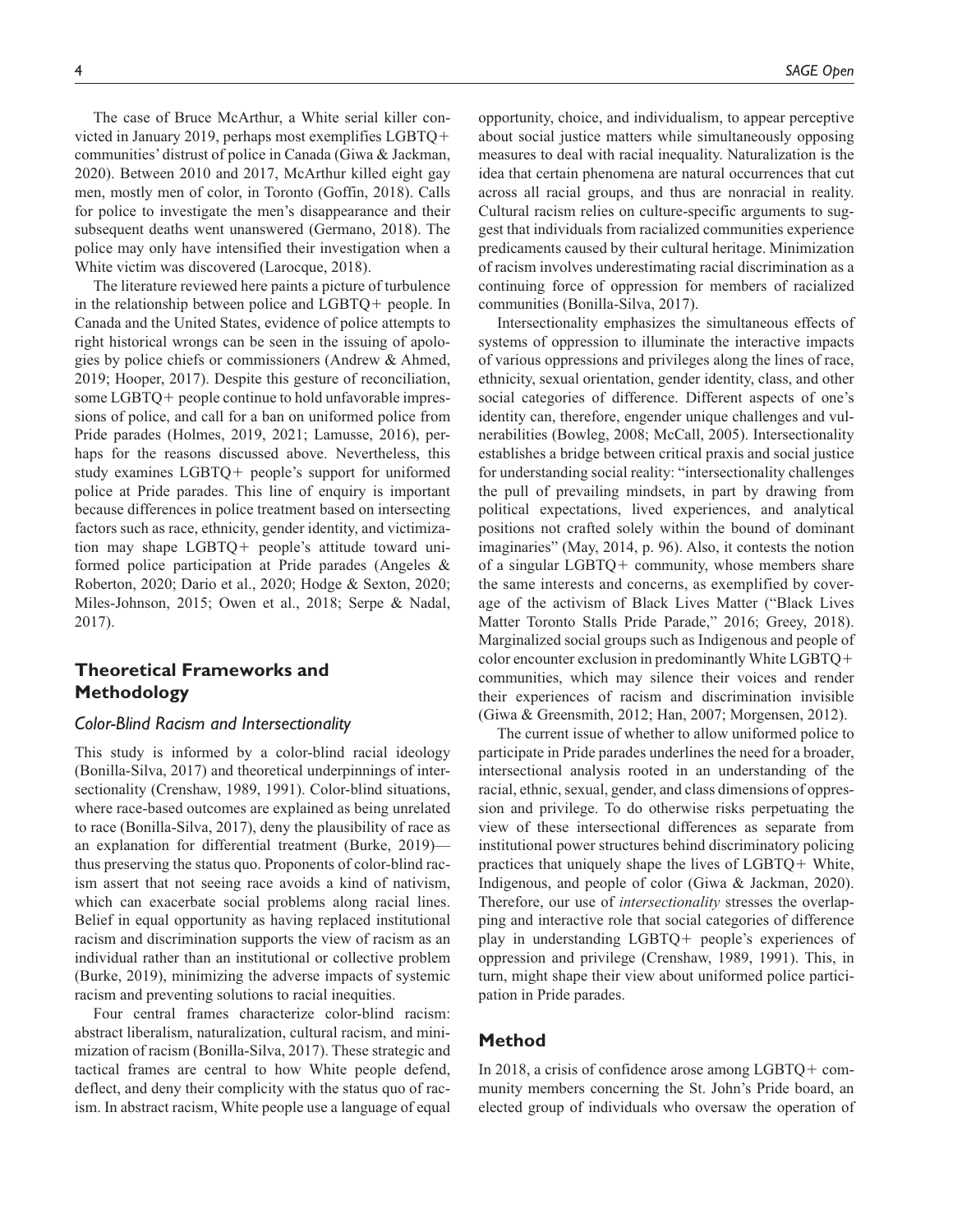St. John's Pride, a nonprofit, volunteer-run organization that supported LGBTQ+ communities in the Canadian province of Newfoundland and Labrador. Former and current board representatives were perceived as out of touch with members' needs or concerns (Giwa et al., 2018). Among the list of concerns was the perceived arbitrary decision made by the board in 2016 to ban uniformed police from marching in the local Pride parade (Chin, 2016). Perhaps acting in solidarity with the Black Lives Matter movement ("Black Lives Matter Toronto Stalls Pride Parade," 2016), the board's decision was made without formal consultation with Black and Indigenous community members. The decision drew immediate pushback, with the result that uniformed police officers were welcomed back at the following year's Pride parade (Bresge, 2017).

The board's judgment to set aside its earlier decision did not automatically mean that the issue had been solved. To explore this issue and others, a crisis management team (CMT) was struck consisting of six LGBTQ+ volunteers, of whom the first author was one. (Other issues and concerns addressed by the CMT are beyond the scope of this article; see Giwa et al., 2018 for more.) Wanting to hear from membership about the way forward, the CMT conducted a community consultation and online survey between March 7 and 22, 2018, with LGBTQ+ community members and allies. The current article is limited to an analysis of the Englishonly online survey, which addressed the question of whether uniformed police officers should be allowed to march in Pride parades.

### *Procedure*

Respondents were selected via the St. John's Pride mailing list. List members were emailed an invitation with a link to a secure, self-administered, web-based survey, which was also accessible on the St. John's website. Respondents were also reached through the St. John's Pride Facebook, blog post, and emails sent to community partners. Before the survey was launched, it was piloted among CMT members to see that it performed well under normal conditions (Cox, 2020). To prevent respondents from completing the survey more than once, the collector option to track internet protocol (IP) addresses was enabled, and unique computer-generated random numbers were issued to respondents.

## *Respondents*

The main research question for purposes of this article was the following: Should the police be allowed to march in uniform in the St. John's Pride parade? Response options were "Yes," "No," and "Unsure." Respondents were able to qualify their answers to each option (O'Cathain & Thomas, 2004), thus facilitating the determination of categories of comments. A total of 275 people responded to the survey; 212 of these answered this question and qualified their answer.

To focus on the perspectives of LGBTQ+ community members, data from 31 non-LGBTQ+ allies were excluded from analysis. The final sample consisted of 181 self-identified LGBTQ+ respondents, of whom 92 (51%) said "Yes" or were in favor of uniformed police marching in the Pride parade: 27 women (29%), 50 men (54%), 11 trans/nonbinary  $(12\%)$ , and one genderqueer  $(1\%)$ . Three respondents  $(3\%)$ chose not to disclose their gender identity. A total of 87 respondents were between 18 and 54 years of age (95%); those aged 25–34 (35%) represented the sample's majority. By far, the largest number of respondents, 63 (68%), selfidentified as White; five (5%) were of Indigenous or Indigenous and European ancestry; and two (2%) were of color and mixed race. Seven (8%) other respondents mentioned their ethnicity and not race; 15 (16%) respondents skipped the question entirely.

Respondents were informed on the survey that participation was voluntary and that returned or submitted surveys implied consent. No remuneration was offered for participation. Because data were collected as part of a community consultation process for quality improvement purposes, to help the St. John's Pride board better serve the LGBTQ+ community, it did not fall within the scope of a research ethics review (Government of Canada, 2019).

### *Data Analysis*

To increase our familiarity with the data, the authors analyzed 92 responses about police participation at Pride, using thematic analysis for the purpose (Braun & Clarke, 2006; Nowell et al., 2017). Codes were assigned to textual data at a semantic level, based on observed patterns. Using the method of abstraction (Smith et al., 2009), related text segments and codes were grouped together. The resulting list was used to reexamine the data and confirm the validity of the codes, which were then used to develop themes that accurately expressed the data.

### **Findings**

Our analysis of the qualitative data for the "Yes" responses revealed four interrelated, commonly identified themes: (a) power of Pride, (b) "they are we and we are they," (c) "the police are on our side," and (d) taking back Pride. (See Table 1.)

### *Power of Pride*

This theme encapsulates 17 respondents' beliefs about why Pride exists and its intended purpose. These are reflected in the idea of inclusion: Pride was seen to belong to everyone regardless of their profession or place in life. Respondents queried the logic of banning police or anyone from Pride when LGBTQ+ community members themselves knew the evils of exclusion: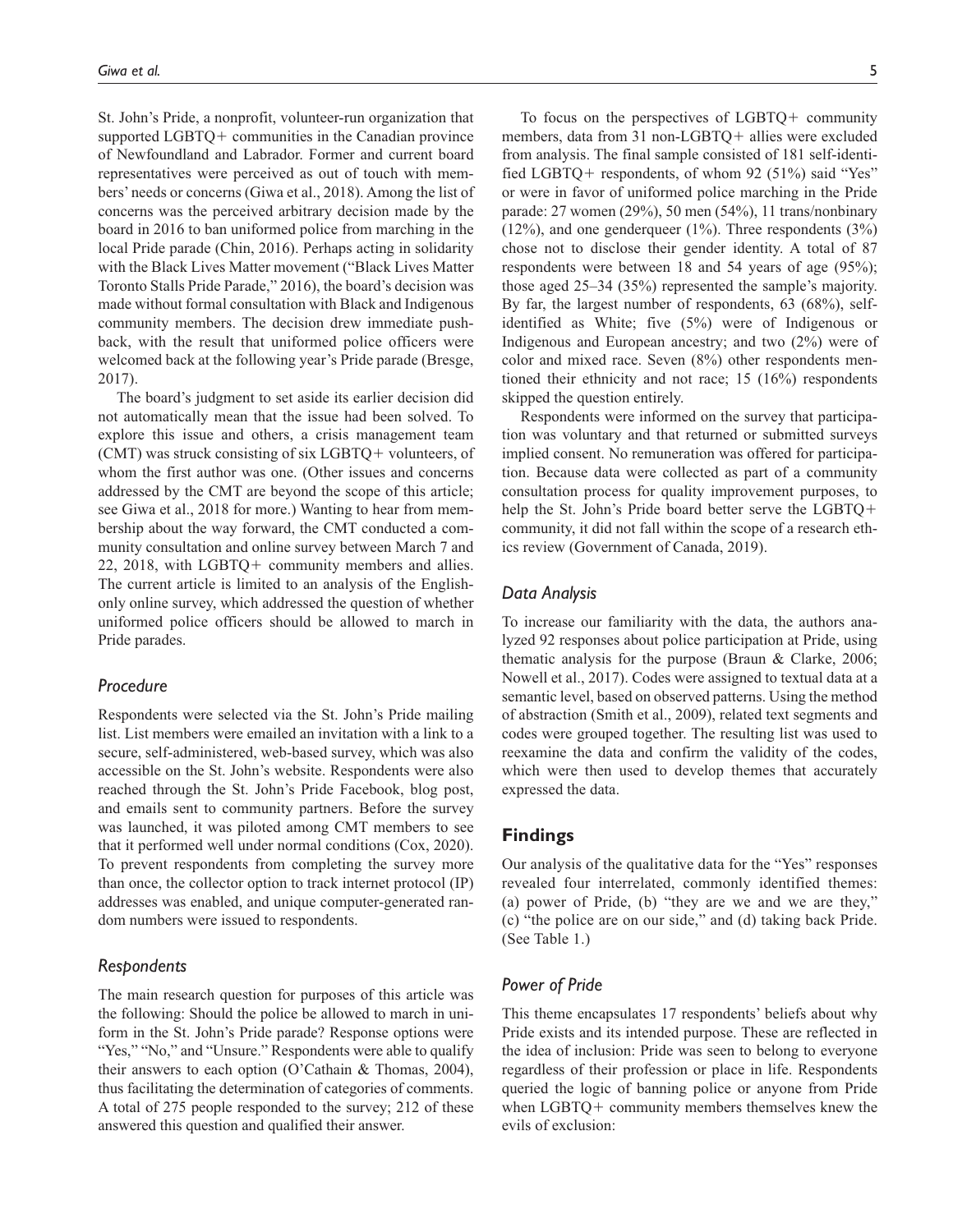|  | Table 1. Respondents' Commonly Identified Themes and Subthemes in Favor of Uniformed Police Marching at Pride Parades. |  |  |  |  |  |  |  |  |  |  |
|--|------------------------------------------------------------------------------------------------------------------------|--|--|--|--|--|--|--|--|--|--|
|--|------------------------------------------------------------------------------------------------------------------------|--|--|--|--|--|--|--|--|--|--|

| Themes                                                                              | Total count | Percentage (%) |
|-------------------------------------------------------------------------------------|-------------|----------------|
| I. Power of Pride                                                                   |             |                |
| The medium is the message<br>$\bullet$                                              | 4           | 15             |
| Inclusion not exclusion                                                             | 17          | 18             |
| Total                                                                               | 31          | 33             |
| 2. "They are we and we are they"                                                    |             |                |
| They are part of the community and one of us                                        | 8           | 9              |
| Representation matters                                                              | 4           |                |
| Total                                                                               | 12          | 13             |
| 3. The police are on our side                                                       |             |                |
| One bad apple should not spoil the whole barrel<br>$\bullet$                        | 5           |                |
| Police as supportive allies<br>$\bullet$                                            | 9           | 10             |
| Police as symbol of safety and protection<br>$\bullet$                              | 8           |                |
| Total                                                                               | 22          | 24             |
| 4. Taking back Pride                                                                |             |                |
| Pride hijacked with sensationalism/political correctness/hidden motive<br>$\bullet$ | 9           | 10             |
| Don't forget the past but move forward                                              | 12          | 13             |
| Police at future Pride events                                                       | 6           |                |
| Total                                                                               | 27          | 30             |
| Total responses                                                                     | 92          | 100            |

Everyone, and I mean absolutely everyone, should be welcome at the parade. By discriminating (or ultimately banning) or placing restrictions on certain groups, it's going against that fundamental value of equality and the open welcoming inclusion. (Female community member, White, #29)

While I respect the position of [people of color] in the community I do not believe in the exclusion of any group of people based upon profession. If we all come together in civility the more the merrier. (Male community member, White, #90)

For these respondents, the language of "everyone" and "any group of people" shifted the conversation away from uniformed police to the broader public, signaling the possible danger of excluding people in general from Pride. This broader language may be thought to provide sober second thought, and promote the value of equality and inclusion. Creating a welcoming environment at Pride was suggested to mean accepting everyone—including uniformed police officers. However, asserting the legitimacy of all people and groups to participate in Pride, without restriction or condition, thereby dismissed, negated, or minimized the concerns of LGBTQ+ people of color—despite respondents' stated views regarding "respect" for LGBTQ+ people of color. The impact that past and present actions of police might have on LGBTQ+ people of color was disregarded.

In the eyes of some, such absence of a critical engagement with the root causes of the problem might possibly reinforce the view that LGBTQ+ people of color were the ones looking to create division and denying equality to others, namely, uniformed police officers. The solution, according to the second respondent, was for everyone to come together. Given

that the police were not the ones asking to be banned from Pride, and presumably would have no issue in participating in it, the message appeared intended for LGBTQ+ people of color: get over your problems.

For 14 participants, the presence of uniformed police officers would communicate the progress made over time by police toward a renewed relationship with members of LGBTQ+ communities. The display of institutional solidarity shown by police participation in Pride was seen to carry a positive and powerful message about the state of relationship between police and LGBTQ+ communities in St. John's:

Members of law enforcement participate on a voluntary basis. Those participating are either members of the [LGBTQ+] community or are supporters of the community. If they choose to wear their uniforms, so much the better. The presence of uniformed officers makes a statement about the changing attitudes and support that has evolved over the years. (Male community member, White, #154)

The understanding that police would attend Pride voluntarily and on their own time was significant for these respondents. For them, it would indicate the officers' deep commitment to and support of LGBTQ+ communities. They imagined two groups of police officers attending Pride: those who identified as LGBTQ+ themselves, and those who supported LGBTQ+ communities. Regardless, the general sentiment was that their participation counted, and their volunteer participation implied that they could be somewhere else but had chosen Pride instead. Such selfless dedication to LGBTQ+ communities would be interpreted as a sign of the police's good faith and positive attitude. Not dwelling on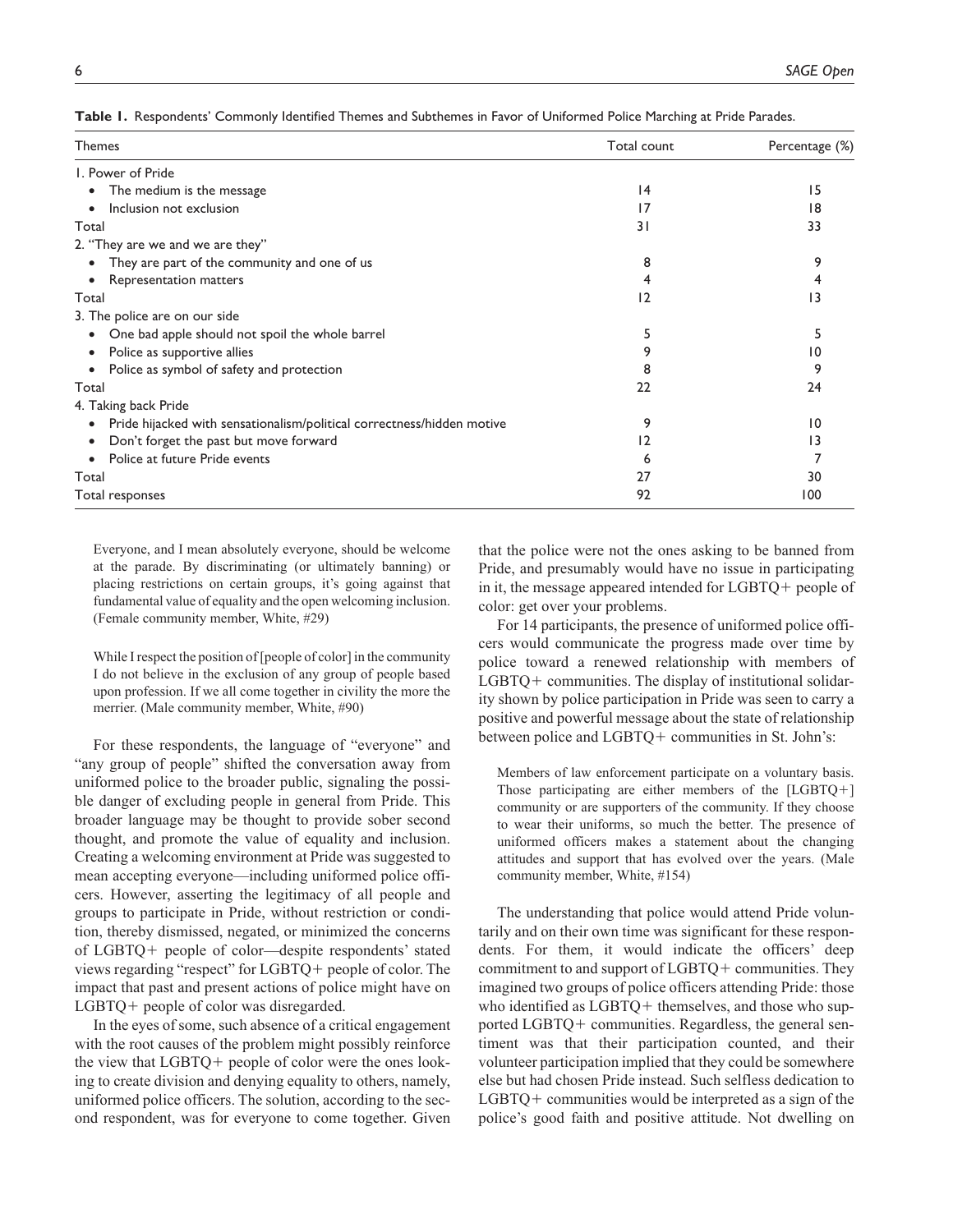whether police were in uniform could ensure that the focus would remain on the forest and not on the trees. And if police did wear their uniforms, that should be seen as a value statement about change. Uniformed police officers in the parade would symbolize a course correction in police and LGBTQ+ communities' relationship—movement in a forward direction. A ban on uniformed police would leave this possible course correction unachieved.

Connected to this message of evolution and progress was the idea that excluding uniformed officers would send a negative message to members of LGBTQ+ communities who might be interested in policing as a career; that an LGBTQ+ identity would be incompatible with the police profession:

At one time LGBTQ+ people had to choose: identify with their gender and sexual orientation, or identify as law enforcement. They could not choose both. We have reached a day and age where it is finally accepted and celebrated to have LGBTQ+ member of law enforcement organizations. We should not be reverting to having people be forced to choose only one part of their identity. There are deeper issues at play between the community and law enforcement that should be addressed in such a way that excludes no one. (Female community member, White, #126)

Others shared the sentiment of this respondent, especially in their implicit understanding of intersectionality. They observed that the time had come and gone when LGBTQ+ police officers would have to keep their sexual orientation or gender identity separate from their professional identity—to hide. Many respondents seemed to express feelings of sympathy for the situation of LGBTQ+ police officers who had, in the past, possibly been denied the opportunity to be their whole self. Respondents were, therefore, of the opinion that banning uniformed police from Pride was founded in a regressive way of thinking. They feared it might reinforce the idea that being LGBTQ+ meant that one could not be a police officer when the opposite was true. Those in favor of a ban on uniformed police at Pride were constructed as lacking enlightenment and wanting to turn back the clock of progress, forcing LGBTQ+ police officers back into the closet or into hiding aspects of themselves.

Unnamed, unexpressed, deeper issues were included in the discussion, delegitimizing the concerns of those interested in seeing uniformed police banned from Pride parades. Given the province's predominantly White police force, the findings gave the impression that the concerns of LGBTQ+ people of color were of less importance than those of White LGBTQ+ police officers. Instead of trying to exclude uniformed police from Pride, these findings seemed to say, LGBTQ+ people of color should try to empathize with their situation.

# *"They Are We and We Are They"*

A major concern expressed by respondents was that those advocating for a uniformed police ban had somehow forgotten that those officers were also members of LGBTQ+

communities. For eight respondents, the ban would, in effect, bar members of LGBTQ+ communities who were also police officers. As LGBTQ+ people existed in all professions, they said, LGBTQ+ communities should welcome and celebrate LGBTQ+ police officers who wished to wear their uniforms at Pride. A ban would achieve nothing except to fan the flames of division, at a time when these communities should be coming together as one:

It really pisses me off that we are considering this. Unbelievable . . . fighting to be included over 30 years . . . now we want to exclude from our community [those] who proudly wear the uniform. (Community member of undisclosed gender, White, #48)

I understand the history, I understand the controversy, but these people are just as much a part of the LGBTQ+ community. We need to bring people together, not divide. (Female community member, White, #109)

Respondents seemed to conflate a uniformed police ban with a ban on LGBTQ+ police officers. This framing of the issue set up a false logic, diverting attention away from the real issue of uniformed police ban, which was not concerned with whether or not a police officer was LGBTQ+. By making it appear that this was what was at stake, ban advocates were made to look more interested in sowing division and discord rather than focusing on things that would unite all members of these communities.

A few respondents saw the suggestion of a police ban as an attempt to invalidate aspects of who they were: partners or siblings of LGBTQ+ police officers:

My boyfriend is an RNC [Royal Newfoundland Constabulary] officer do I need to say any more. (Male community member, of undisclosed race/ethnicity, #80)

Some of them (including my brother) are a proud part of both communities and that needs to be acknowledged. (Undisclosed gender and race/ethnicity of community member, #259)

The argument in respondents' quotes emphasizing an intimate or familial relationship with LGBTQ+ police officers seemed to be that such officers had a place in Pride. Excluding LGBTQ+ police officers would serve to deny respondents the opportunity to participate in Pride with their romantic partners or family members who were both police officers and LGBTQ+ community members, increasing the possibility that respondents would experience themselves as invisible. In this way, the casualties of a uniformed police ban would not be just the police officers, but their loved ones, too.

For four respondents, representation mattered. The diversity of LGBTQ+ communities needed to be shown to the broader public, to showcase LGBTQ+ people and their important contributions to society, especially in the area of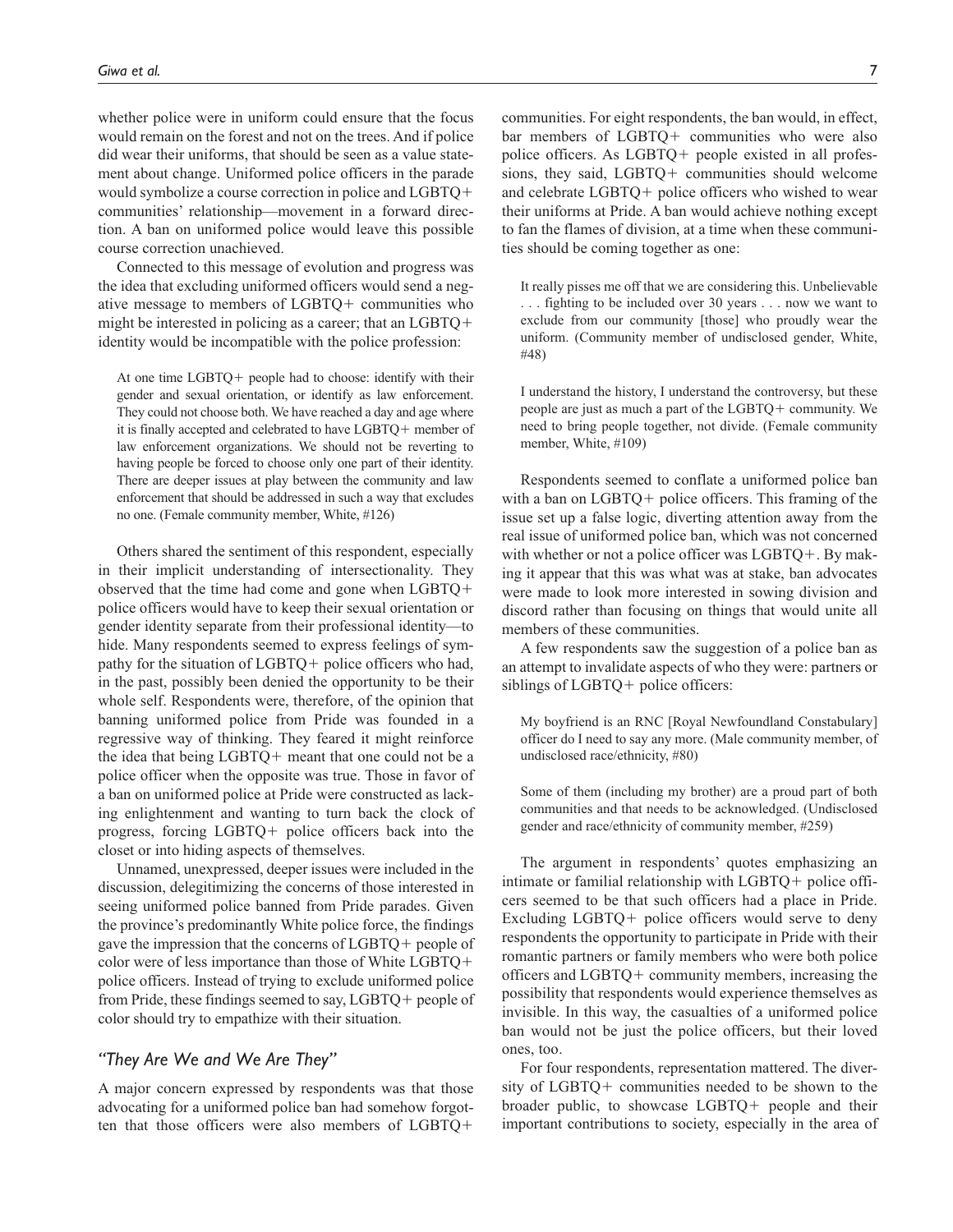public safety and security. They felt this could have a positive effect on their public image:

Show that we are in all aspects of society; one time, police forces were antigay. (Male community member, White, #69)

Many law enforcement officers are members of our community and are proud to wear the uniform. It boosts our profile in the community at large. (Female community member, mixed race, #130)

Critical for respondents was that having uniformed police at Pride would help to enhance the general public's image of LGBTQ+ people. Seeing LGBTQ+ people in police uniform would support the view that they were full citizens, important members of society who the public could rely on when they were at their most vulnerable. This kind of exposure could solidify the presence of LGBTQ+ officers and normalize their visibility in the broader society and in important areas of public administration. An unstated, but implicit, understanding seemed to be that the general public had an incomplete or negative view of LGBTQ+ people that police participation at Pride—in uniform—could help to change.

# *"The Police Are on Our Side"*

For five respondents, the institution of policing was not the problem; one bad apple did not ruin the whole bunch. For these respondents, the actions of a few bad officers were being relied upon to cast police in a negative light. The actions of questionable officers should be addressed; the issue should not be framed as a police-wide concern. The efforts of those who wanted to be part of the solution needed to be recognized and supported:

It sickens me that we would exclude an entire community of people based on the actions of a few. If we are to do that, how are we any better than them? (Female community member, White, #31)

This is part of progress. To recognize that the organization and some members are still part of the problem should not deny the presence of those who wish to be part of the solution. (Male community member, White, #181)

Respondents such as these recognized that individuals who created problems for others were not unique to policing as a profession, but existed in all fields. The respondents' often repeated phrases, "few" and "some," suggested that the actions of problem officers were isolated, out of the ordinary, and should, therefore, not be taken to represent the actions of the fair and decent police officers who they assumed made up the majority of police services, and who were on the side of LGBTQ+ communities. Indeed, respondents feared that the issue of a uniformed police ban missed the point, imagining good and bad police officers to be one and the same. The attention, they opined, should be placed on bad police

officers and not on the police in general. Respondents seemed to imply that those advocating for a uniformed police ban would be wiser to differentiate between good and bad police officers.

Yet, this view seemed to negate the fact that individual police officers were part of a larger system that oppressed LGBTQ+ people of color and other marginalized groups. The responsibility for policing the actions of individual officers should be borne by these police services themselves, not by LGBTQ+ people of color or marginalized groups. If this were to happen, existing racial hierarchies and relations of power, which had resulted in the police singling out people of color and marginalized groups for greater scrutiny or negative treatment in the first place, could be negated.

Nine respondents considered police participation and interest in Pride as the ultimate sign of support and allyship. They did not want to be influenced by historical police transgressions. Rather, police support should be nurtured. A solid police-community relationship would give LGBTQ+ communities a voice in shaping police policies and practices. For this to happen, LGBTQ+ communities needed to envision the police as allies and not as enemies. This included encouraging visible police activism in Pride:

While we must remember and respect our history, . . . allowing the police officers to march in uniform will show how far we as a society have come. They are no longer our enemies, but our allies and members of our community are openly a part of law enforcement. (Female community member, White, #67)

There are a lot of queer people in uniform, police and others like military, [and] inclusion is required. The past political plays of exclusion divide the community and distance us from allies. As well, building trust and a greater community means we reach out to groups like the police. We can't effect change in their policy and perspectives unless we are engaged with them. (Female community member, White, #96)

Part of being an ally, according to respondents, was knowing that the police would be there when you needed them. For eight more respondents, the police provided protection in and out of Pride; the respondents felt comfortable approaching them more now than before for help, either as witnesses or victims of crime. Recognizing that not all community members would feel safe at Pride if police were present, they felt that the visibility of uniformed officers provided a measure of safety and security for others; the police should not be limited to the role of spectator. For people who felt unsafe at Pride, the police could be asked to march out of uniform, as a gesture of good faith. Ultimately, however, respondents were unanimous about the importance of police in ensuring the safety and protection of LGBTQ+ people:

To feel protected, we need the police to stand with us and not just on the sidelines without their uniforms. (Trans male and nonbinary community member, Latin American, #30)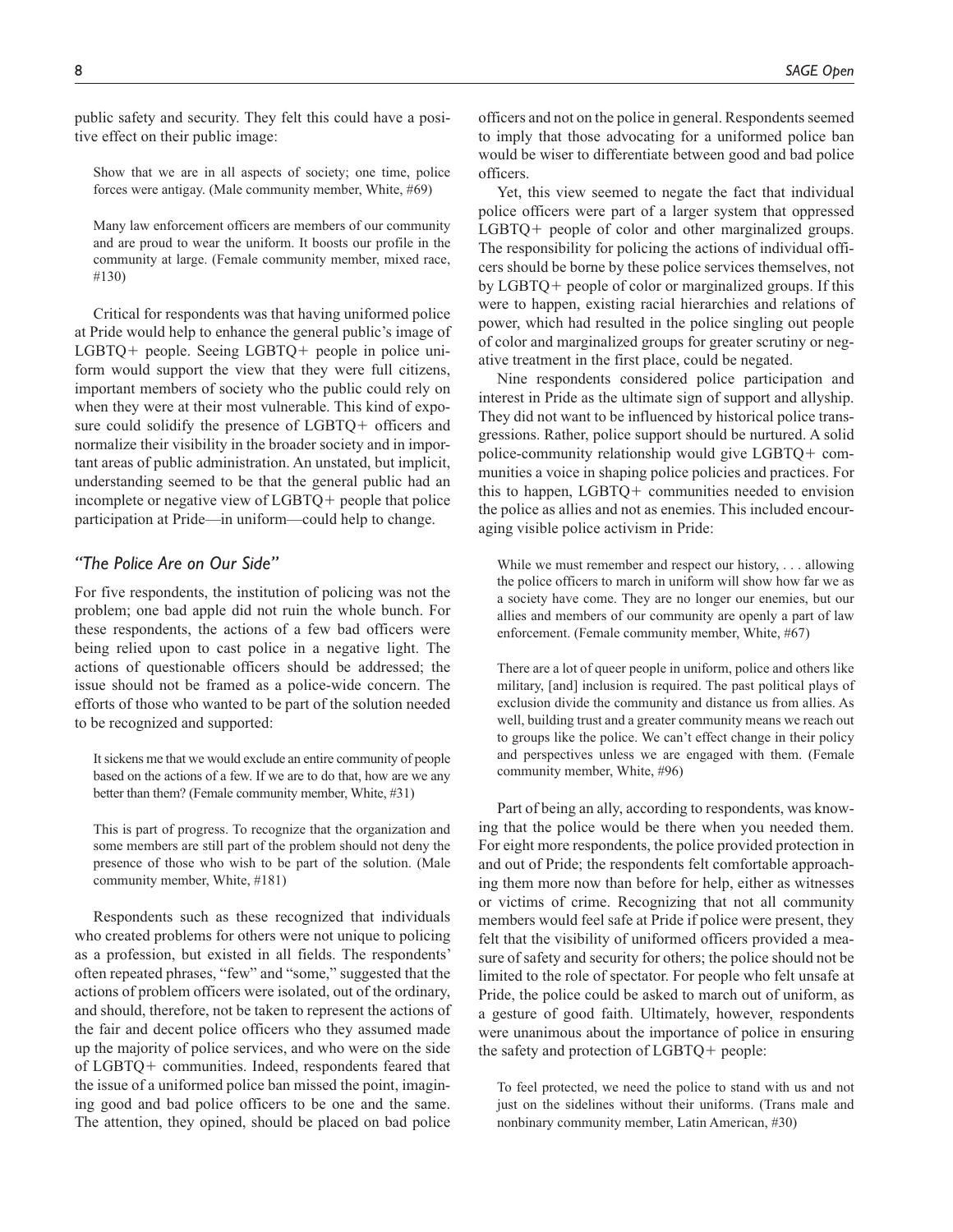Though I am behind Black Lives Matter, . . . I think having them [the police] around is good protection for Pride. However, if it makes more people feel uncomfortable than safe, it's understandable to ask them to march in nonuniform. (Nonbinary community member, White, #178)

Seeing that the police are "on our side" makes me feel more comfortable, more likely to be believed and have action taken, should I have to report a crime of any kind against me or witnessed by me. (Female community member, Canadian, #248)

Concerns about safety and security, as described by respondents in these quotes, were top of mind. These respondents emphasized the importance of uniformed police at Pride as a safeguard for their well-being. They wished to facilitate their ability to report crimes or cooperate in police investigations in general. However, the wish for uniformed police at Pride conflicted somewhat with the demands of groups such as Black Lives Matter, who had been vocal about banning uniformed police from Pride precisely because their presence created feelings of unsafety among LGBTQ+ people of color. The appeal for uniformed police at Pride seemed to prioritize the needs and interests of mostly White LGBTQ+ people, whose experience with police might be substantially different from people of color. Even were the concerns of LGBTQ+ people of color or social movement groups such as Black Lives Matter taken into consideration, the effort could be undercut by using "more people" to suggest that not enough LGBTQ+ people of color had been negatively impacted by police treatment, or not enough White people had complained about the same, to justify banning uniformed police from Pride.

The same respondent left it up to the police to decide how they would respond to a request to not wear their uniforms at Pride, empowering them to dictate the nature of their participation. The impression given was that once the police had been asked to not wear their uniforms, their decision whether to abide by this request should be respected. However, were the police to demand that they be allowed to wear their uniform after being asked not to, whose interest should take precedence? Although it appeared that Pride organizers and LGBTQ+ people of color were afforded a voice in this matter, a more accurate portrayal was that the balance of power was in the hands of the police.

# *Taking Back Pride*

Central to this theme was the concern that political correctness combined with sensational tropes and imported ideas from other provinces had infiltrated the St. John's Pride festival and been allowed to muddy the relationship between police and LGBTQ+ communities. Respondents felt that the situation unfolding in other parts of the country should be seen in its geographical and historical context and not uncritically absorbed into the cultural narrative

of Newfoundland and Labrador. For nine respondents, the Newfoundland and Labrador experience was unstained by racial hostility and minimal conflict between police and LGBTQ+ communities. The respondents were, therefore, skeptical of the call to ban uniformed police from Pride, a move they saw as an encroachment on Pride from individuals and groups with a political axe to grind. They wanted to take back Pride from those perceived to be stirring up dissension and controversy:

I may identify as gay, but the Pride board does not speak for me. Stop trying to adopt narratives that don't apply to us and pulling at straws to find historical examples of police discrimination just so we can be like Toronto and Montreal. Stop the cattiness, the pettiness and the relentless politicization. It's hypocritical, it's counterproductive and it's pathetic. (Male community member, White, #60)

I know everyone has their opinions and should be respected, but the extreme PC [politically correct] culture of excluding anyone who "has privilege" has been a huge detriment to the community. It doesn't help your cause or make people want to understand us. (Male community member, White, #169)

Here, these respondents offered a strong criticism of Pride organizers and, by extension, LGBTQ+ people of color who might support uniformed police ban. Other respondents echoed similar sentiments that expressly negated police privilege. Both groups were admonished for their so-called relentless, politicized demonization of the police in Newfoundland and Labrador, when the police had not given cause to warrant them being banned from Pride. Reflected in respondents' accounts was a feeling of pride in the local police relationships with LGBTQ+ communities, which they perceived as being beyond reproach. An air of superiority—that the police in St. John's were better than the police in other major Canadian cities—was perceptible.

Although respondents were quick to point out the situations unfolding in other provinces, they took personal offense to any suggestion that the police in Newfoundland and Labrador might behave in the same bad way toward marginalized members of LGBTQ+ communities, such as people of color. This understanding served to reject any notion of police racism and discrimination as a possible reality in Newfoundland and Labrador, despite racism being a central feature of the history of police in Canada generally. The obvious irony was that, in an attempt to deny or discount police racism and discrimination, people who may have had—or continued to have—negative experiences with the police were silenced from speaking up, for fear of negative outcomes such as public shaming in person or on social media. Yet, the voices of these individuals were central to the debate at hand. The myth of racial color-blindness was a powerful force in denying police differential treatment and in ignoring institutional racism against LGBTQ+ people of color.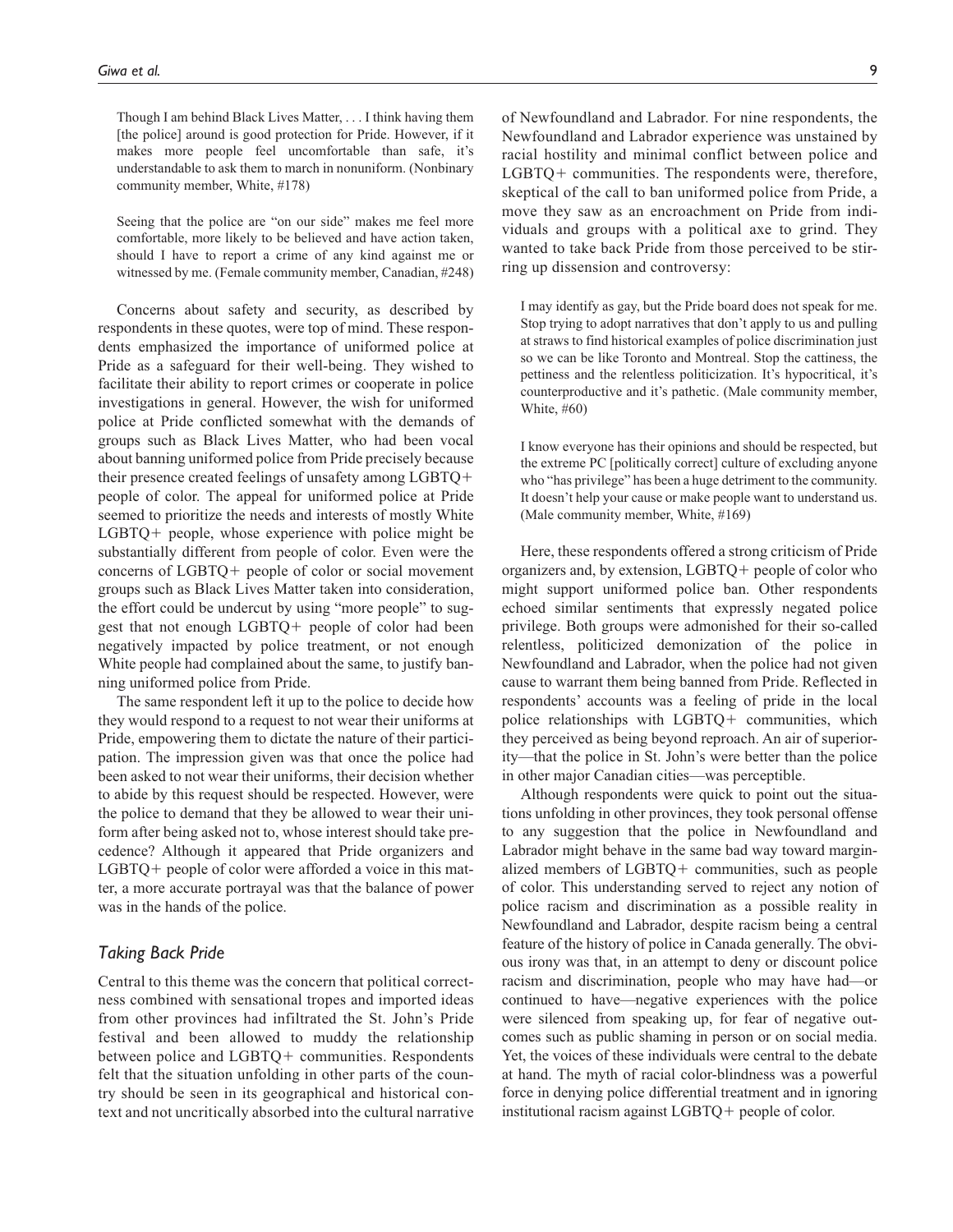Taking back Pride, for 12 additional respondents, was also about not forgetting the errors of the past. Police historical wrongdoings needed to be acknowledged, but efforts needed to be made to forge a different path for the future. Fixating on past events could negate the gains that had been made to improve relations between police and LGBTQ+ communities, thereby getting in the way of community healing and growth. In these respondents' eyes, the way to improve public relations with and accountability by the police was to not exclude them from Pride. To do so was a regressive approach that would make change hard to come by:

We need to be progressive [and] not keep looking at the past. Move forward and try and work on mending tension between police and certain groups within our community. We need to start healing or there will always be fighting. (Female community member, Canadian, #51)

While police and the LGBTQ+ community certainly do not have a flawless past (Stonewall riots for example) I don't think banning uniformed police officers from Pride is helping anyone move forward from that, if anything I think it may be damaging the improving relationship with police and the LGBTQ+ community. (Female community member, White, #225)

For these respondents, the future of police-LGBTQ+ community relations hinged on the latter group's ability to move past historical police transgressions, such as the events of the Stonewall riots in the United States. The reference to this historical moment is interesting. Respondent #60 openly criticized Pride organizers for attempting to import problems from other Canadian provinces to represent the situation in Newfoundland and Labrador, thereby indirectly lambasting LGBTQ+ people of color as members of the group who protested during Toronto's Pride parade. Respondent #225 did something similar by drawing on the American experience. This was slightly self-serving, as other Pride organizers were being held to a different set of standards. At the same time, these respondents seemed to recognize the transnational nature of the issues surrounding Pride and uniformed police ban.

Moreover, respondents equating discussions about a uniformed police ban as being unprogressive suggested that the conditions of LGBTQ+ people of color were not seen as important. Also raised was a practical question: how to mend police relationships with LGBTQ+ people of color so that everyone could heal, if the experiences of LGBTQ+ people of color had not been validated to begin with. In fact, the impression given by respondents was that any discussion of a uniformed police ban could set back change already in progress in police and LGBTQ+ community relationships. Respondents seemed to use this argument to imply that LGBTQ+ people of color should waive their concerns for the common good. These respondents seemed oblivious to the negative impacts that police actions might have on those around them who did not benefit from the privileges of Whiteness.

Finally, for six respondents, the process of taking back Pride demanded a discussion about police deportment. They found this topic more productive than the debate about a ban. They all agreed that the police should march in Pride in uniform, but differed on the conditions under which this should happen. There were those who said they should do so only if marching or working; others remarked that only LGBTQ+ officers be allowed to march in the actual parade. Still, some respondents mentioned that the police should come to Pride unarmed and off duty. Ultimately, for these respondents, there could be no Pride without the police in it. At least for one respondent, the need for police to acknowledge their mistreatment of Indigenous and LGBTQ+ people of color was paramount. The question of how the police should present themselves at Pride, however, seemed unresolved:

Only in uniform if marching/working during the event. Only queer/LGBTQ+ officers should be in the parade. (Male community member, White, #71)

On the condition that they be unarmed, off duty, and understand that they are in a space where they historically have caused intense suffering to members of our community. When police are ready to acknowledge that their continued attacks on members of our community (esp. Indigenous and POC) and are ACTIVELY ready to stand with us in advocating for change, I will welcome them with open arms. Until that day, they represent generations of trauma and violence to me. (Male community member, Indigenous, #160)

As these respondents seemed to suggest, the future of uniformed police at Pride rested on a workable solution being found to the current logjam. Respondents were unanimous in the view that options other than a ban should be considered. This perspective was matched by the understanding of Pride as a celebratory affair, one that would include uniformed police officers and be free from the political activism and protests. The second respondent quoted here provided an exception to the latter point. Despite his support for uniformed police officers at Pride, he expressed a cautious, wait-and-see attitude. For him, the police still had work to do, to distinguish themselves as advocates committed to bringing about systemic change in their relationships with LGBTQ+ Indigenous and people of color. Until such time, he reserved the right to not embrace the police fully; he might support them only for a limited time.

# **Discussion**

The goal of this study was to hear from LGBTQ+ communities in the Canadian province of Newfoundland and Labrador on whether uniformed police should be allowed to march in the local Pride parade. The majority (51%) of the respondents were in favor of uniformed police officers marching in the Pride parade. Four related themes, discussed below, were found to influence LGBTQ+ communities support for uniformed police officers marching in the St. John's Pride parade.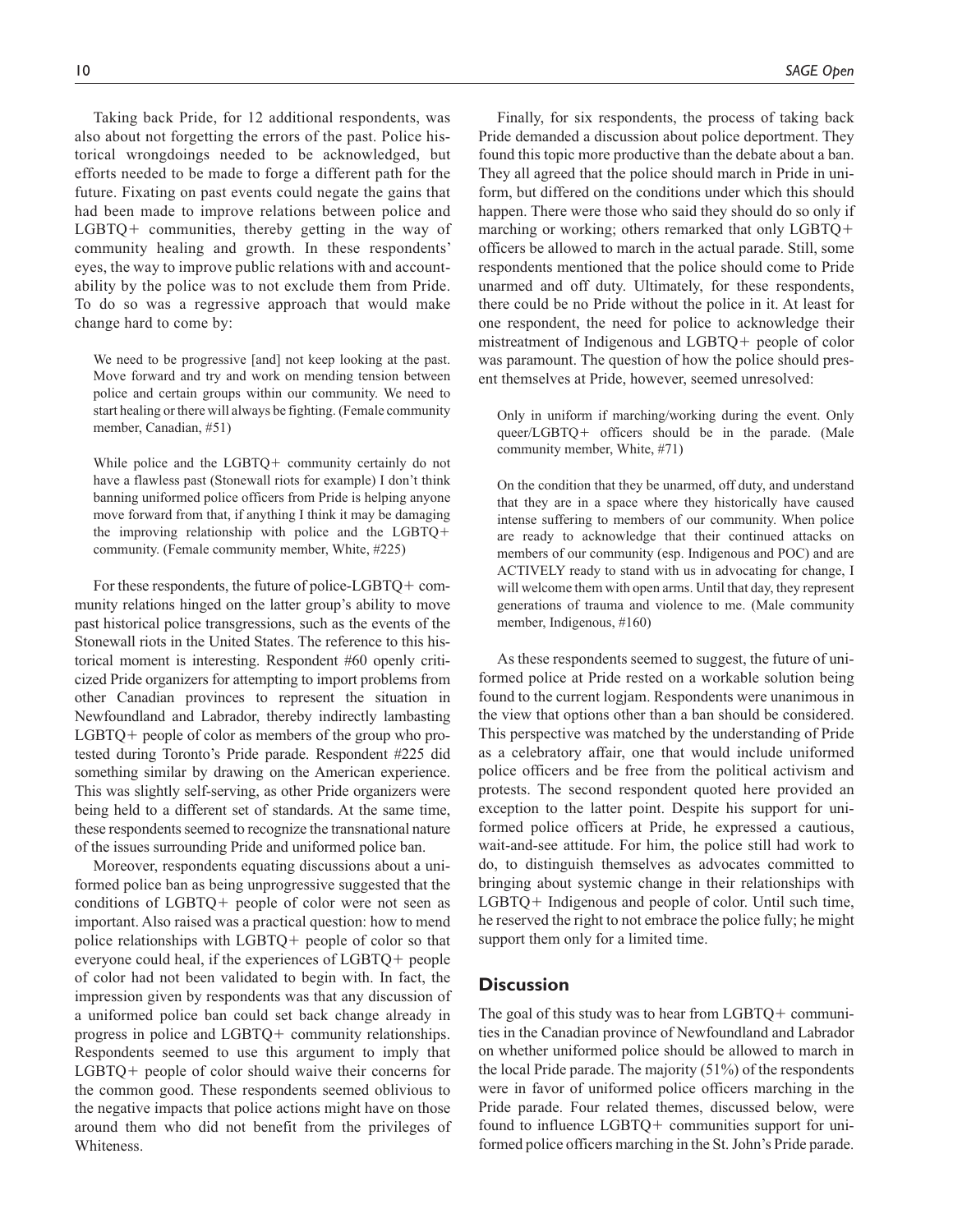### *Power of Pride*

The significance of the power of Pride was reflected in the vision and aspirations of respondents for a community-wide, forward-looking celebration that was not mired in the past or divisive politics (Gillespie, 2008; Greey, 2018; Holmes, 2019, 2021; Russell, 2017, 2020). Respondents said Pride must seek to be inclusive—and not exclude any individual, group, or profession. Pride represented an important marketing and communication tool (Russell, 2017) for the critical task of building coalitions with key allies, including the police. Respondents also saw police visibility in Pride as conveying a powerful message of letting go of timeworn grudges and bitterness. Allowing police to march in their uniforms at Pride said that their—and, by extension, the general public's—perception of LGBTQ+ communities mattered. It mattered also that the antiquated idea of the police as enemy should be replaced with positive and affirming images (Greey, 2018; Holmes, 2019, 2021; Lamusse, 2016; Russell, 2017, 2020).

Importantly, framing Pride as an inclusive affair set up a false dichotomy. Those who supported uniformed police marching in Pride were construed as progressive, while those who opposed it were construed as narrow-minded. The language of inclusion invoked the color-blind frame of abstract liberalism, which was then used to ignore the fact that Pride had not always been inclusive of everyone, especially members of racial and ethnic minority groups who were also subjected to disproportionate police violence (Dukes & Kahn, 2017). This simplistic and reductionist division served to direct attention away from concerns about policing experienced by Indigenous and people of color, focusing instead on how Pride could be more responsive to police who wanted to march in the parade. In this way, respondents seemed willing to achieve the goal of a strong police-LGBTQ+ community relationship at any cost, even if having uniformed police at Pride would make some people feel unsafe ("Black Lives Matter Toronto Stalls Pride Parade," 2016; Holmes, 2019, 2021; Lamusse, 2016; Te, 2018). Full inclusion, then, was not the goal, given the lack of attention paid to the effect that a uniformed police presence would have on Indigenous and people of color. For these "progressive" respondents, there would be no Pride without the police in it.

### *"They Are We and We Are They"*

The sentiment expressed by respondents was that the visibility of LGBTQ+ people as police officers made a crucial and much-needed statement about how far LGBTQ+ communities had come in securing rights for their members, and underscored the point that they were now an essential part of society (Colvin, 2015; Couto, 2014, 2018; Sklansky, 2006). This perspective connects to the theory of intersectionality, emphasizing that the identity of "police officer" being claimed by some members of the LGBTQ+ community overlapped with their unique experiences of discrimination

and oppression as sexual and gender minorities. Indeed, respondents believed that attempts to ban uniformed police officers from marching in the Pride parade amounted to an attack on these officers—shaming them back into the proverbial closet for their career choice, at a time when the entire community should be uniting in support of these officers proudly marching in their uniforms.

Representation is undoubtedly an important issue, but how it was deployed in response to the question of uniformed police being banned from Pride served to undermine the central arguments of those who did not support police involvement in the parade. Proponents (those in favor of the ban) were not seen as individuals or groups with legitimate claims and concerns (Holmes, 2019, 2021) but were portrayed as agitators—stuck in the past, incapable of looking to the future and motivated by anger, their actions stoking fears of regression (Bascaramurty & Andrew-Gee, 2017). Opponents (those against the ban) interpreted their concerns and arguments to mean that they resisted the presence of LGBTQ+ people in law enforcement and were impervious to the fact that people's family members or romantic partners could be LGBTQ+ police officers. Police were "one of us."

This reading of the situation belied the truth of the matter, which was that the relationship between the police and certain segments of LGBTQ+ communities—especially their interactions with Indigenous and people of color—in general had, indeed, been strained (Angeles & Roberton, 2020; Giwa & Jackman, 2020; Greey, 2018; Holmes, 2019, 2021; Lamusse, 2016; Mallory et al., 2015; Mogul et al., 2011; Parker et al., 2018). Arguments by those opposed to the ban were consistent with the color-blind frame wherein the racism and police violence experienced by ban proponents most of whom (but not all) were Indigenous and people of color—were minimized. The suggestion that relations between LGBTQ+ communities and police were better now than before ignored evidence about the depth and pervasiveness of racism toward Indigenous and people of color, raising the following question: better for whom? Police relations with the White majority had perhaps, for the most part, remained constructive because Whites had not been subjected to the same level of enforcement and criminalization (Dryden & Lenon, 2016; Stewart-Winter, 2015).

Underneath the thin veneer of a future in which Pride would celebrate the diversity of LGBTQ+ communities was a destructive us-and-them mind-set, a type of in-group and out-group bias (Molenberghs, 2013) that found expression in the ideas or feelings articulated about people with a differing viewpoint. For example, while it is true that LGBTQ+ people are employed as police officers, as they are in other professions, a ban on uniformed police marching in the parade is not an injunction against individual LGBTQ+ officers. What proponents in Newfoundland and Labrador decried was the participation of the police as an institution, because their involvement might be construed as an endorsement of their continued negative treatment of marginalized and vulnerable members of LGBTQ+ communities (Khan, 2017; Lamusse,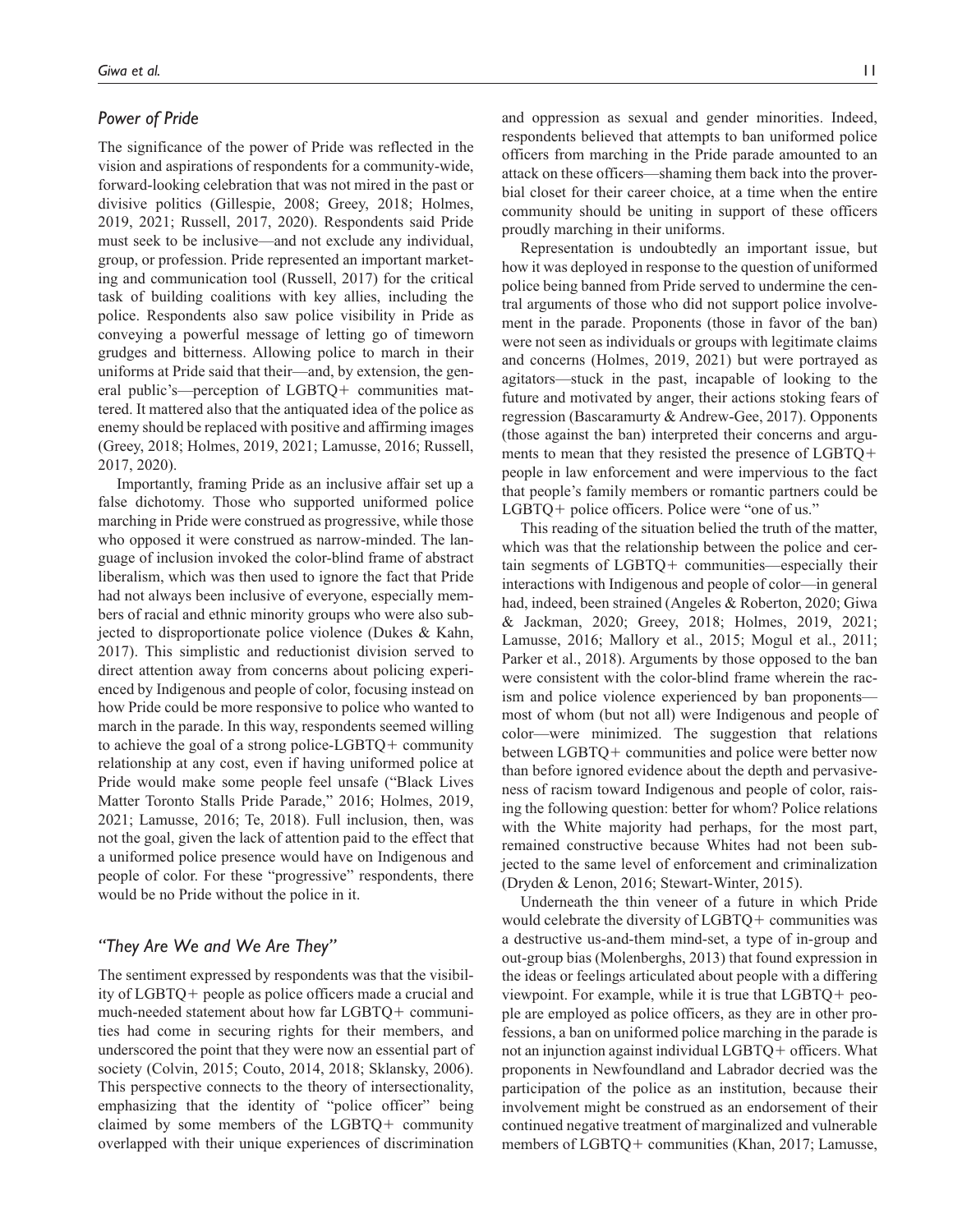2016; Russell, 2017, 2020), for whom there had been no sustained effort at reconciliation.

# *"The Police Are on Our Side"*

Banning uniformed police at Pride, for many respondents, defied logic. Proponents were seen to be using the inappropriate actions of a "few bad apples" (Tator & Henry, 2006) to denounce the entire institution of the police, potentially driving away venerable and established allies. Also, allowing police to march in uniform at Pride would reflect the important, practical nature of police work: the need for safety and protection (Dunham & Alpert, 2015). For ban opponents, police were no longer enemies; they could be trusted to ensure their safety and security (Holmes, 2019, 2021). Their presence in the Pride parade would publicly show they were on the side of LGBTQ+ communities, protecting them like any other citizens, in a win-win situation for LGBTQ+ communities and the police as institution alike.

The desire among respondents for equal treatment by the police, especially in times of need, is understandable. But framing this interest as a reasonable expectation on the part of a group that has historically been overpoliced and underprotected exemplifies the color-blind logic of abstract liberalism (Giwa & Jackman, 2020): lesbian, gay, and bisexual Canadians have a higher likelihood of violent victimization than their heterosexual counterparts (Simpson, 2018). However, the deeply mistaken belief that members of LGBTQ+ communities experienced the benefits of uniformed police *equally*, at and outside of Pride, was an exaggeration at best, and problematic at worst, serving to discount the activism of Black Lives Matter chapter groups, who have been vocal about the uneven and biased treatment of Indigenous and people of color in many Canadian cities (Greey, 2018; Holmes, 2019, 2021; Wahab, 2020; Walcott, 2017).

Black Lives Matter activism raises the question of whose safety the police seek to protect. Thus, the opponents' focus on uniformed police at Pride as individual bad-apple officers versus the police as institution is suspect. Negative racial and stereotypical views about Indigenous and people of color are not limited to just a few bad apples. These views are deeply ingrained in the institutions and structures of Canadian society (Comack, 2012; Giwa & Jackman, 2020; Maynard, 2017; Tator & Henry, 2006), so that racism becomes routine and taken for granted—it is simply the way of doing business. Clearly, there are costs associated with continuing business as usual, which need to be considered in making the decision about whether uniformed police should be allowed to march in the parade.

### *Taking Back Pride*

The groundswell of support for taking back Pride was in reaction to what opponents saw as political correctness run amok. In their view, proponents attempted to capitalize on the sensationalism of the recent demand by a former St. John's Pride board member that police apologize for the arrest of gay men alleged to have engaged in explicit sexual acts in a public washroom (Maher, 2018). The 2016 Black Lives Matter Toronto Pride sit-in, which effectively halted that city's parade for 30 minutes ("Black Lives Matter Toronto Stalls Pride Parade," 2016), also did not escape their attention. They viewed this incident as bolstering local demand for a police ban.

However, opponents said, conditions in Newfoundland and Labrador were different (Endres & Senda-Cook, 2011; Holmes, 2019, 2021)—so they saw no justification for banning uniformed police from Pride. To argue otherwise was understood as counterproductive to the goal of inclusion. How could proponents argue, under the principle of a safe space, for including some people while being comfortable excluding others? Opponents argued for an approach grounded in a remembrance of the past and an awareness of the future. Whatever mistakes the police might have made in the past, LGBTQ+ communities should in good faith engage them in a way that helped everyone to move forward. This notion of forgiveness for historical wrongdoings demonstrated an instance of naturalization in color-blind racism, through its appeal to human fallibility. Police were imperfect beings—much like those advocating their ban from Pride—and should be shown compassion.

Interestingly, wrapped in these respondents' reaction was a feeling of nostalgia for a time and place immune from the happenings in Toronto or elsewhere. Newfoundland and Labrador's demographic is changing, albeit slowly, due to interprovincial migration and the arrival of new immigrants and refugees. It is reasonable to think that a spillover effect might occur; that is, emotional and psychological stress might be carried over from a previous negative police contact to one in a current context. To expect that newcomers and Indigenous and people of color, for example, would not carry with them memories of past negative police encounters to their new country or province would be shortsighted.

Newfoundland and Labrador may not yet have experienced the same fate as Toronto, but the show of support seen across many parts of Canada for a uniformed Pride police ban recognizes the mistreatment of Indigenous and people of color by police institutions and is a clarion call for change in police relations with these groups (Greey, 2018; Holmes, 2019, 2021; Walcott, 2017). Undermining the legitimacy of the demand for a police ban could perpetuate the exclusion and silencing of marginalized LGBTQ+ members and allies as if their voice did not matter.

### **Limitations**

At the time of the survey, the financial standing of the St. John's Pride board prevented the CMT from including more questions in the survey, which might have given further nuance to an understanding of the research problem. For example, St. John's is a metropolis—most of the people in the province live there. However, because respondents were not asked to indicate the type of community they lived in (e.g., rural area, town, large city, or suburb), the current study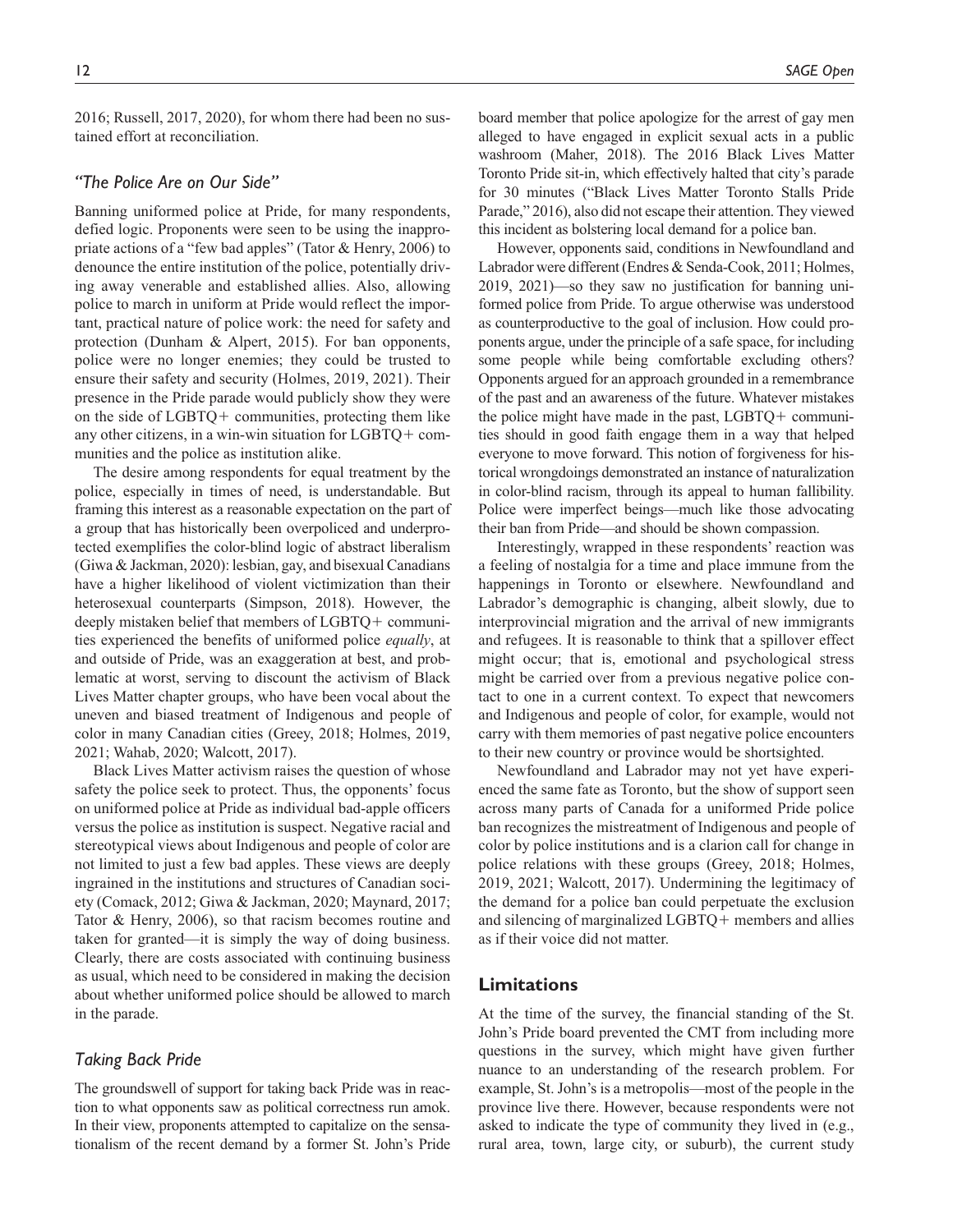cannot speak to issue-specific differences across community types. Second, the ability to administer an anonymous survey online permitted access to LGBTQ+ people across the province, yet potential respondents without an internet connection might have been left out. Future research may consider other (albeit more expensive) approaches, such as pencil-and-paper surveys or face-to-face interviews. Third, the present study examined the perspectives of LGBTQ+ community members, providing a partial understanding of the research problem. Future studies could include insights from the police, as these might offer new perspective on the issue. And because the respondent sample was predominantly White, our findings may not be transferable to contexts in which the population is racially and ethnically diverse.

# **Conclusion**

The significance of our findings suggests a future in which primarily White LGBTQ+ people see police as an integral part of LGBTQ+ communities in Newfoundland and Labrador. For them, police participation at Pride is, by all evidence, a welcomed sign of changing times. Color-blind racial attitudes, coded in language of social progress for LGBTQ+ people, were central to the logic of arguments they advanced. Yet it is LGBTQ+ Indigenous and people of color who are subject to police violence, while White LGBTQ+ people are increasingly less so. They feel protected by police. It is worth noting that the broader concern of police discrimination raised by LGBTQ+ Indigenous and people of color (as well as social movement groups such as the Black Lives Matter Toronto) has been sidelined. As such, the present study's finding of support for uniformed police at Pride should not be construed as the last word on the issue. In the absence of a concerted effort by White LGBTQ+ community members and the police to understand, beyond a surface level, the concerns and decisions behind uniformed police ban, Pride is likely to be mired in the same controversy in future.

#### **Declaration of Conflicting Interests**

The author(s) declared no potential conflicts of interest with respect to the research, authorship, and/or publication of this article.

#### **Funding**

The author(s) received no financial support for the research, authorship, and/or publication of this article.

# **ORCID iD**

Sulaimon Giwa **b** <https://orcid.org/0000-0001-8076-0277>

### **References**

Amnesty International. (2005). *Stonewalled: Police abuse and misconduct against lesbian, gay, bisexual and transgender people in the U.S*. [https://www.amnesty.org/download/Docu](https://www.amnesty.org/download/Documents/84000/amr511222005en.pdf) [ments/84000/amr511222005en.pdf](https://www.amnesty.org/download/Documents/84000/amr511222005en.pdf)

- Andrew, S., & Ahmed, S. (2019, June 6). Fifty years after Stonewall, New York police apologize for the raid. *Cable News Network*. [https://www.cnn.com/2019/06/06/us/stonewall-nypd-apology](https://www.cnn.com/2019/06/06/us/stonewall-nypd-apology-trnd/index.html)[trnd/index.html](https://www.cnn.com/2019/06/06/us/stonewall-nypd-apology-trnd/index.html)
- Angeles, L. C., & Roberton, J. (2020). Empathy and inclusive public safety in the city: Examining LGBTQ2+ voices and experiences of intersectional discrimination. *Women's Studies International Forum*, *78*, 102313. [https://doi.org/10.1016/j.](https://doi.org/10.1016/j.wsif.2019.102313) [wsif.2019.102313](https://doi.org/10.1016/j.wsif.2019.102313)
- Bascaramurty, D., & Andrew-Gee, E. (2017, January 20). Pride Toronto: A protest, a celebration, or both? *The Globe and Mail*. [https://www.theglobeandmail.com/news/toronto/pride](https://www.theglobeandmail.com/news/toronto/pride-toronto-a-protest-a-celebration-orboth/article33693414/)[toronto-a-protest-a-celebration-orboth/article33693414/](https://www.theglobeandmail.com/news/toronto/pride-toronto-a-protest-a-celebration-orboth/article33693414/)
- Bathhouse raid angers Calgary gay community. (2002, December 20). *CBC News*. [https://www.cbc.ca/news/canada/bathhouse](https://www.cbc.ca/news/canada/bathhouse-raid-angers-calgary-gay-community-1.353241)[raid-angers-calgary-gay-community-1.353241](https://www.cbc.ca/news/canada/bathhouse-raid-angers-calgary-gay-community-1.353241)
- Bell, N. (2017, July 13). Should Toronto police publish names of people charged with not disclosing their HIV status? *Xtra Magazine*. [https://www.dailyxtra.com/should-toronto-police](https://www.dailyxtra.com/should-toronto-police-publish-names-of-people-charged-with-not-disclosing-their-hiv-status-76150)[publish-names-of-people-charged-with-not-disclosing-their](https://www.dailyxtra.com/should-toronto-police-publish-names-of-people-charged-with-not-disclosing-their-hiv-status-76150)[hiv-status-76150](https://www.dailyxtra.com/should-toronto-police-publish-names-of-people-charged-with-not-disclosing-their-hiv-status-76150)
- Biryabarema, E. (2016, August 5). Ugandan police storm gay pride event, arrest at least 15—Activist. *Reuters*. [https://www.](https://www.reuters.com/article/us-uganda-rights-idUSKCN10G0WB) [reuters.com/article/us-uganda-rights-idUSKCN10G0WB](https://www.reuters.com/article/us-uganda-rights-idUSKCN10G0WB)
- Black Lives Matter Toronto stalls Pride parade. (2016, July 3). *CBC News*. [https://www.cbc.ca/news/canada/toronto/pride-parade](https://www.cbc.ca/news/canada/toronto/pride-parade-toronto-1.3662823)[toronto-1.3662823](https://www.cbc.ca/news/canada/toronto/pride-parade-toronto-1.3662823)
- Bonilla-Silva, E. (2017). *Racism without racists: Color-blind racism and the persistence of racial inequality in America* (5th ed.). Rowman & Littlefield.
- Bowleg, L. (2008). When Black + lesbian + woman  $\neq$  Black lesbian woman: The methodological challenges of qualitative and quantitative intersectionality research. *Sex Roles*, *59*(5–6), 312–325.
- Braun, V., & Clarke, V. (2006). Using thematic analysis in psychology. *Qualitative Research in Psychology*, *3*(2), 77–101.
- Braun, V., Clarke, V., Boulton, E., Davey, L., & McEvoy, C. (2020). The online survey as a qualitative research tool. *International Journal of Social Research Methodology*. Advance online publication. [https://doi.org/10.1080/136455](https://doi.org/10.1080/13645579.2020.1805550) [79.2020.1805550](https://doi.org/10.1080/13645579.2020.1805550)
- Bresge, A. (2017, May 3). *St. John's Pride now welcoming uniformed police officers in Pride parade*. [https://www.](https://www.nationalobserver.com/2017/05/03/news/st-johns-pride-now-welcoming-uniformed-police-officers-pride-parade) [nationalobserver.com/2017/05/03/news/st-johns-pride-now](https://www.nationalobserver.com/2017/05/03/news/st-johns-pride-now-welcoming-uniformed-police-officers-pride-parade)[welcoming-uniformed-police-officers-pride-parade](https://www.nationalobserver.com/2017/05/03/news/st-johns-pride-now-welcoming-uniformed-police-officers-pride-parade)
- Brown, R. (2008, November 17). Murder of transgender woman revives scrutiny. *The New York Times*. [https://www.nytimes.](https://www.nytimes.com/2008/11/18/us/18memphis.html) [com/2008/11/18/us/18memphis.html](https://www.nytimes.com/2008/11/18/us/18memphis.html)
- Bruner, A. (1981). *Out of the closet: Study of relations between the homosexual community and the police*. [https://www.ncjrs.gov/](https://www.ncjrs.gov/pdffiles1/Photocopy/89100NCJRS.pdf) [pdffiles1/Photocopy/89100NCJRS.pdf](https://www.ncjrs.gov/pdffiles1/Photocopy/89100NCJRS.pdf)
- Burke, M. (2019). *Colorblind racism*. Polity Press.
- Carroll, A., & Mendos, L. R. (2017). *State-sponsored homophobia: A world survey of sexual orientation laws—Criminalisation, protection and recognition* (12th ed.). [https://ilga.org/down](https://ilga.org/downloads/2017/ILGA_State_Sponsored_Homophobia_2017_WEB.pdf)[loads/2017/ILGA\\_State\\_Sponsored\\_Homophobia\\_2017\\_](https://ilga.org/downloads/2017/ILGA_State_Sponsored_Homophobia_2017_WEB.pdf) [WEB.pdf](https://ilga.org/downloads/2017/ILGA_State_Sponsored_Homophobia_2017_WEB.pdf)
- Chin, J. (2016, July 10). St. John's Pride parade asks police officers to not march in uniform. *HuffPost*. [https://www.huffington](https://www.huffingtonpost.ca/2016/07/10/st-johns-pride-police_n_10915576.html)[post.ca/2016/07/10/st-johns-pride-police\\_n\\_10915576.html](https://www.huffingtonpost.ca/2016/07/10/st-johns-pride-police_n_10915576.html)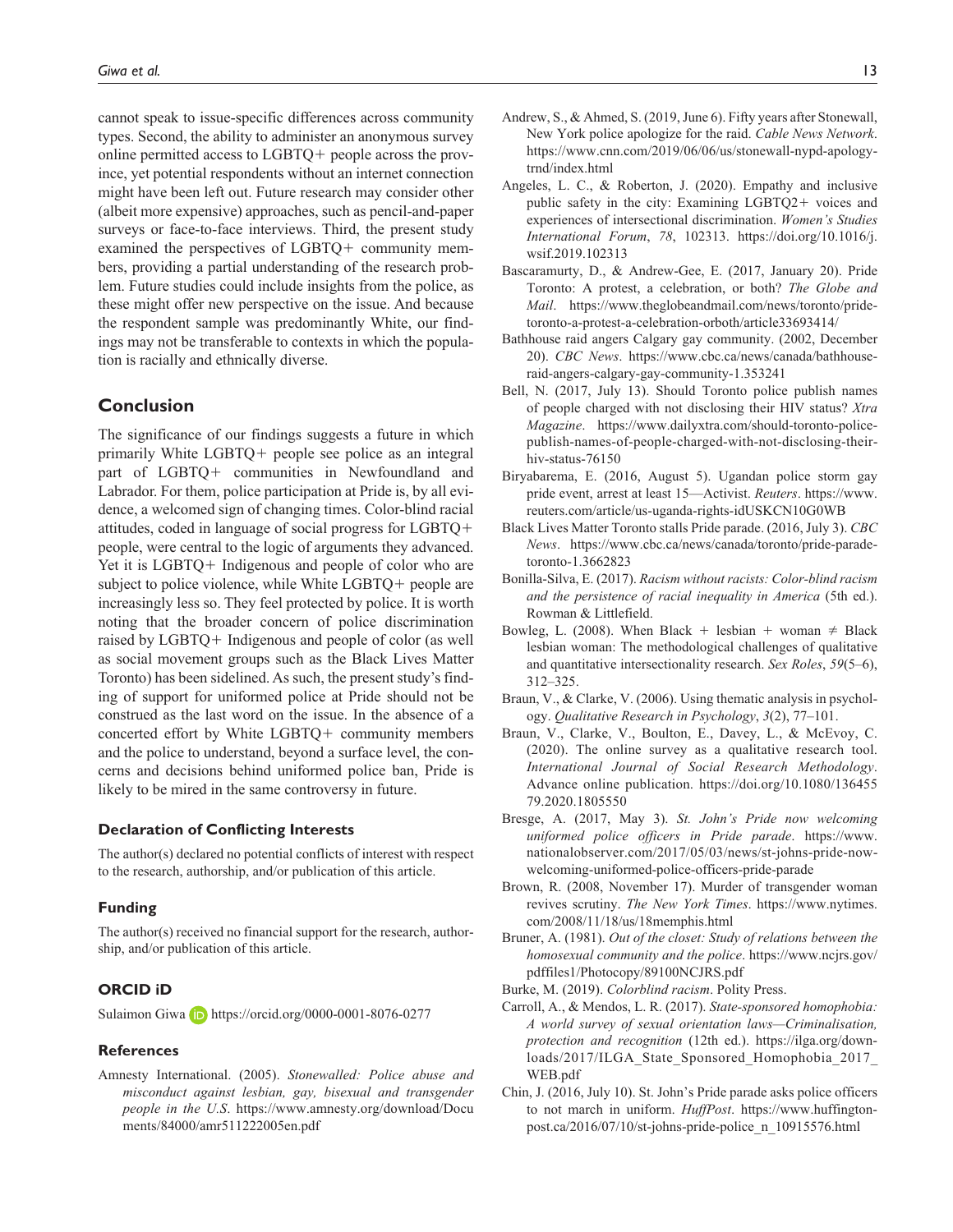- Clendinen, D., & Nagourney, A. (1999). *Out for good: The struggle to build a gay rights movement in America*. Simon & Schuster.
- Colvin, R. (2015). Shared workplace experiences of lesbian and gay police officers in the United Kingdom. *Policing: An International Journal of Police Strategies & Management*, *38*(2), 333–349.
- Comack, E. (2012). *Racialized policing: Aboriginal people's encounters with the police*. Fernwood.
- Couto, J. L. (2014). *Covered in blue: Police culture and LGBT police officers in the province of Ontario* [Unpublished master's thesis]. Royal Roads University.
- Couto, J. L. (2018). Hearing their voices and counting them in: The place of Canadian LGBTQ police officers in police culture. *Journal of Community Safety and Well-Being*, *3*(3), 84–87.
- Cox, K. A. (2020). Survey research. In G. J. Burkholder, K. A. Cox, L. M. Crawford, & J. H. Hitchcock (Eds.), *Research design and methods: An applied guide for the scholar-practitioner* (pp. 161–172). SAGE.
- Crawford, J. B., & Herland, K. (2014). Sex garage: Unspooling narratives, rethinking collectivities. *Journal of Canadian Studies*, *48*(1), 106–131.
- Crenshaw, K. (1989). Demarginalizing the intersection of race and sex: A Black feminist critique of antidiscrimination doctrine, feminist theory and antiracist politics. *University of Chicago Legal Forum*, *1989*, 139–167.
- Crenshaw, K. (1991). Mapping the margins: Intersectionality, identity politics, and violence against women of color. *Stanford Law Review*, *43*(6), 1241–1299.
- Currier, A., & Cruz, J. M. (2014). Civil society and sexual struggles in Africa. In E. Obadare (Ed.), *The handbook of civil society in Africa* (pp. 337–360). Springer.
- Dario, L. M., Fradella, H. F., Verhagen, M., & Parry, M. M. (2020). Assessing LGBT people's perceptions of police legitimacy. *Journal of Homosexuality*, *67*(7), 885–915.
- Dryden, O. H., & Lenon, S. (2016). *Disrupting queer inclusion: Canadian homonationalisms and the politics of belonging*. University of British Columbia Press.
- Dukes, K. N., & Kahn, K. B. (2017). What social science research says about police violence against racial and ethnic minorities: Understanding the antecedents and consequences—An introduction. *Journal of Social Issues*, *73*(4), 690–700.
- Dunham, R. G., & Alpert, G. P. (2015). *Critical issues in policing: Contemporary readings* (7th ed.). Waveland Press.
- Earley, M. (2018, November 22). *Auckland's Pride parade isn't the first to ban uniformed police*. [https://www.stuff.co.nz/](https://www.stuff.co.nz/auckland/108747639/aucklands-pride-parade-isnt-the-first-to-ban-uniformed-police) [auckland/108747639/aucklands-pride-parade-isnt-the-first-to](https://www.stuff.co.nz/auckland/108747639/aucklands-pride-parade-isnt-the-first-to-ban-uniformed-police)[ban-uniformed-police](https://www.stuff.co.nz/auckland/108747639/aucklands-pride-parade-isnt-the-first-to-ban-uniformed-police)
- Endres, D., & Senda-Cook, S. (2011). Location matters: The rhetoric of place in protest. *Quarterly Journal of Speech*, *97*(3), 257–282.
- Gallant, C., & Gillis, L. (2001). Pussies bite back: The story of the women's bathhouse raid. *Torquere: Journal of the Canadian Lesbian and Gay Studies Association*, *3*, 152–167.
- Gallant, J. (2017, December 1). *Ontario to curb prosecution of HIV non-disclosure cases*. [https://www.thestar.com/news/](https://www.thestar.com/news/gta/2017/12/01/ontario-will-limit-its-prosecution-of-hiv-non-disclosure-cases.html) [gta/2017/12/01/ontario-will-limit-its-prosecution-of-hiv-non](https://www.thestar.com/news/gta/2017/12/01/ontario-will-limit-its-prosecution-of-hiv-non-disclosure-cases.html)[disclosure-cases.html](https://www.thestar.com/news/gta/2017/12/01/ontario-will-limit-its-prosecution-of-hiv-non-disclosure-cases.html)
- Galvan, F. H., & Bazargan, M. (2012, April). *Interactions of Latina transgender women with law enforcement*. [https://williams](https://williamsinstitute.law.ucla.edu/wp-content/uploads/Galvan-Bazargan-Interactions-April-2012.pdf) [institute.law.ucla.edu/wp-content/uploads/Galvan-Bazargan-](https://williamsinstitute.law.ucla.edu/wp-content/uploads/Galvan-Bazargan-Interactions-April-2012.pdf)[Interactions-April-2012.pdf](https://williamsinstitute.law.ucla.edu/wp-content/uploads/Galvan-Bazargan-Interactions-April-2012.pdf)
- Germano, D. (2018, April 2). Organizers don't want Toronto police at Pride parade, amid anger over Bruce McArthur investigation. *National Post*. [https://nationalpost.com/news/toronto/](https://nationalpost.com/news/toronto/toronto-pride-calls-for-police-to-withdraw-application-to-take-part-in-parade) [toronto-pride-calls-for-police-to-withdraw-application-to](https://nationalpost.com/news/toronto/toronto-pride-calls-for-police-to-withdraw-application-to-take-part-in-parade)[take-part-in-parade](https://nationalpost.com/news/toronto/toronto-pride-calls-for-police-to-withdraw-application-to-take-part-in-parade)
- Gillespie, W. (2008). Thirty-five years after Stonewall: An exploratory study of satisfaction with police among gay, lesbian, and bisexual persons at the 34th annual Atlanta Pride festival. *Journal of Homosexuality*, *55*(4), 619–647.
- Giwa, S., Brunet, N., Chipman, C. W., & Semerad, D. (2018). *Restoring confidence in Pride: The way forward*. St. John's Pride Inc.
- Giwa, S., & Greensmith, C. (2012). Race relations and racism in the LGBTQ community of Toronto: Perceptions of gay and queer social service providers of color. *Journal of Homosexuality*, *59*(2), 149–185.
- Giwa, S., & Jackman, M. C. (2020). *Missing persons investigation and police interaction with racialized people who identify as LGBTQ2S*+*. Independent Civilian Review into Missing Person Investigations*. Toronto Police Services Board.
- Goffin, P. (2018, July 20). Remains of all eight Bruce McArthur victims now identified: Toronto police. *CTV News*. [https://](https://www.ctvnews.ca/canada/remains-of-all-eight-bruce-mcarthur-victims-now-identified-toronto-police-1.4020995) [www.ctvnews.ca/canada/remains-of-all-eight-bruce-mcarthur](https://www.ctvnews.ca/canada/remains-of-all-eight-bruce-mcarthur-victims-now-identified-toronto-police-1.4020995)[victims-now-identified-toronto-police-1.4020995](https://www.ctvnews.ca/canada/remains-of-all-eight-bruce-mcarthur-victims-now-identified-toronto-police-1.4020995)
- Government of Canada. (2019). *TCPS 2 (2018)—Chapter 2: Scope and approach*. [https://ethics.gc.ca/eng/tcps2-eptc2\\_2018\\_](https://ethics.gc.ca/eng/tcps2-eptc2_2018_chapter2-chapitre2.html#a) [chapter2-chapitre2.html#a](https://ethics.gc.ca/eng/tcps2-eptc2_2018_chapter2-chapitre2.html#a)
- Grant, J. M., Mottet, L. A., Tanis, J., Harrison, J., Herman, J. L., & Keisling, M. (2011). *Injustice at every turn: A report of the national transgender discrimination survey*. [https://transequal](https://transequality.org/sites/default/files/docs/resources/NTDS_Report.pdf)[ity.org/sites/default/files/docs/resources/NTDS\\_Report.pdf](https://transequality.org/sites/default/files/docs/resources/NTDS_Report.pdf)
- Greey, A. (2018). Queer inclusion precludes (Black) queer disruption: Media analyses of the Black Lives Matter sit-in during Toronto Pride 2016. *Leisure Studies*, *37*(6), 662–675.
- Grozelle, R. S. (2017). The rise of gay liberation in Toronto: From vilification to validation. *Inquiries Journal*, *9*(1), 1–21.
- Han, C.-S. (2007). They don't want to cruise your type: Gay men of color and the racial politics of exclusion. *Social Identities: Journal for the Study of Race, Nation and Culture*, *13*(1), 51–67.
- Harris, K. (2017, November 28). "Our collective shame": Trudeau delivers historic apology to LGBT Canadians. *CBC News*. [https://www.cbc.ca/news/politics/homosexual-offences](https://www.cbc.ca/news/politics/homosexual-offences-exunge-records-1.4422546)[exunge-records-1.4422546](https://www.cbc.ca/news/politics/homosexual-offences-exunge-records-1.4422546)
- Hodge, J. P., & Sexton, L. (2020). Examining the blue line in the rainbow: The interactions and perceptions of law enforcement among lesbian, gay, bisexual, transgender and queer communities. *Police Practice and Research: An International Journal*, *21*(3), 246–263.
- Holmes, A. (2019). Exploring activist framing in Vancouver's uniformed police debate: Should police march in Pride parades? *Sojourners*, *11*, 1–23.
- Holmes, A. (2021). Marching with Pride? Debates on uniformed police participating in Vancouver's LGBTQ Pride parade. *Journal of Homosexuality*, *68*(8), 1320–1352.
- Hooper, T. (2017, March 20). *Cruising the history of policing gay sex in Toronto parks*. [https://torontoist.com/2017/03/cruising](https://torontoist.com/2017/03/cruising-history-policing-gay-sex-toronto-parks/)[history-policing-gay-sex-toronto-parks/](https://torontoist.com/2017/03/cruising-history-policing-gay-sex-toronto-parks/)
- Human Rights Watch. (2016). *Uganda: Police attack LGBTI Pride event: Arrests, beatings, assaults on participants*. [https://www](https://www.hrw.org/news/2016/08/05/uganda-police-attack-lgbti-pride-event)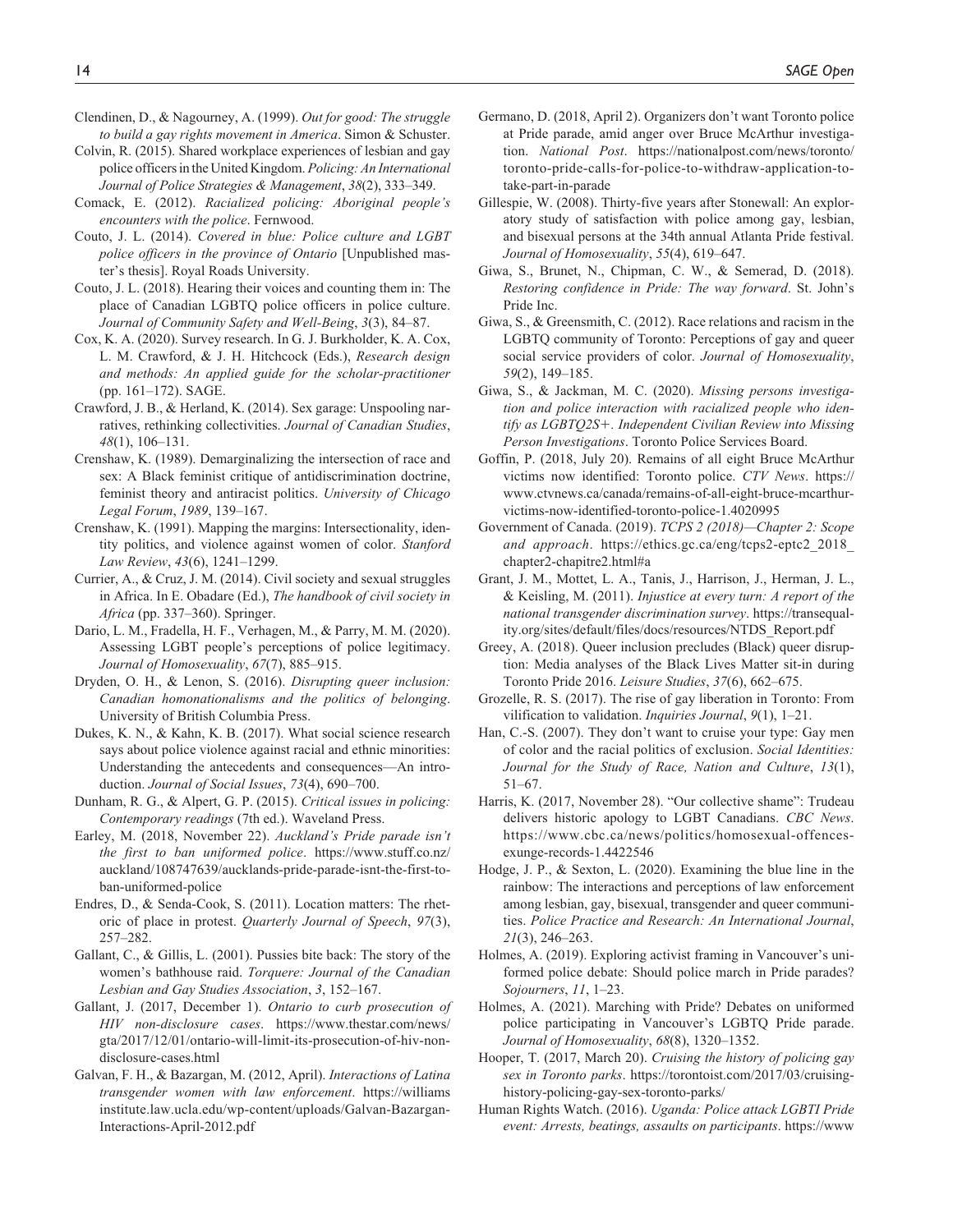[.hrw.org/news/2016/08/05/uganda-police-attack-lgbti-pride](https://www.hrw.org/news/2016/08/05/uganda-police-attack-lgbti-pride-event)[event](https://www.hrw.org/news/2016/08/05/uganda-police-attack-lgbti-pride-event)

- Khan, J. (2017, June). *Janaya Khan of Black Lives Matter on building a more inclusive Pride*. [https://www.flare.com/tv-movies/](https://www.flare.com/tv-movies/janaya-khan-pride-is-evolving/) [janaya-khan-pride-is-evolving/](https://www.flare.com/tv-movies/janaya-khan-pride-is-evolving/)
- Kinsman, G. (1995). "Character weaknesses" and "fruit machines": Towards an analysis of the anti-homosexual security campaign in the Canadian civil service. *Labour*, *35*, 133–161.
- Lambda Legal. (2012). *Protected and served?* [https://www.lamb](https://www.lambdalegal.org/protected-and-served/police)[dalegal.org/protected-and-served/police](https://www.lambdalegal.org/protected-and-served/police)
- Lamusse, T. (2016). Politics at Pride? *New Zealand Sociology*, *31*(6), 49–70.
- Larocque, J. P. (2018, February 8). Society made queer men of colour a White killer's prey. *HuffPost*. [https://www.huffing](https://www.huffingtonpost.ca/jp-larocque/society-made-queer-men-of-colour-a-white-killer-s-prey_a_23354740/)[tonpost.ca/jp-larocque/society-made-queer-men-of-colour-a](https://www.huffingtonpost.ca/jp-larocque/society-made-queer-men-of-colour-a-white-killer-s-prey_a_23354740/)[white-killer-s-prey\\_a\\_23354740/](https://www.huffingtonpost.ca/jp-larocque/society-made-queer-men-of-colour-a-white-killer-s-prey_a_23354740/)
- Lyons, T., Krüsi, A., Pierre, L., Kerr, T., Small, W., & Shannon, K. (2017). Negotiating violence in the context of transphobia and criminalization: The experiences of trans sex workers in Vancouver, Canada. *Qualitative Health Research*, *27*(2), 182–190.
- Maher, D. (2018, February 23). *St. John's Pride considers banning Liberals and RNC after government rejects request for apology on Village Mall bathroom charges*. [https://www.saltwire.](https://www.saltwire.com/newfoundland-labrador/news/st-johns-pride-considers-banning-liberals-and-rnc-after-government-rejects-request-for-apology-on-village-mall-bathroom-charges-188692/) [com/newfoundland-labrador/news/st-johns-pride-considers](https://www.saltwire.com/newfoundland-labrador/news/st-johns-pride-considers-banning-liberals-and-rnc-after-government-rejects-request-for-apology-on-village-mall-bathroom-charges-188692/)[banning-liberals-and-rnc-after-government-rejects-request](https://www.saltwire.com/newfoundland-labrador/news/st-johns-pride-considers-banning-liberals-and-rnc-after-government-rejects-request-for-apology-on-village-mall-bathroom-charges-188692/)[for-apology-on-village-mall-bathroom-charges-188692/](https://www.saltwire.com/newfoundland-labrador/news/st-johns-pride-considers-banning-liberals-and-rnc-after-government-rejects-request-for-apology-on-village-mall-bathroom-charges-188692/)
- Make the Road New York. (2012). *Transgressive policing: Police abuse of LGBTQ communities of color in Jackson Heights*. [https://maketheroadny.org/pix\\_reports/MRNY\\_Transgressive](https://maketheroadny.org/pix_reports/MRNY_Transgressive_Policing_Full_Report_10.23.12B.pdf) Policing Full Report 10.23.12B.pdf
- Mallory, C., Hasenbush, A., & Sears, B. (2015). *Discrimination and harassment by law enforcement officers in the LGBT community*. [https://williamsinstitute.law.ucla.edu/wp-content/](https://williamsinstitute.law.ucla.edu/wp-content/uploads/LGBT-Discrimination-and-Harassment-in-Law-Enforcement-March-2015.pdf) [uploads/LGBT-Discrimination-and-Harassment-in-Law-](https://williamsinstitute.law.ucla.edu/wp-content/uploads/LGBT-Discrimination-and-Harassment-in-Law-Enforcement-March-2015.pdf)[Enforcement-March-2015.pdf](https://williamsinstitute.law.ucla.edu/wp-content/uploads/LGBT-Discrimination-and-Harassment-in-Law-Enforcement-March-2015.pdf)
- May, V. M. (2014). Speaking into the void. Intersectionality critiques and epistemic backlash. *Hypatia*, *29*(1), 94–112.
- Maynard, R. (2017). *Policing Black lives: State violence in Canada from slavery to the present*. Fernwood.
- McCall, L. (2005). The complexity of intersectionality. *Signs*, *30*(3), 1771–1800.
- McClelland, A. (2017, January 30). *Toronto police's long history of stigmatizing people with HIV*. [https://nowtoronto.com/news/](https://nowtoronto.com/news/toronto-police-long-history-of-stigmatizing-people-with-hiv/) [toronto-police-long-history-of-stigmatizing-people-with-hiv/](https://nowtoronto.com/news/toronto-police-long-history-of-stigmatizing-people-with-hiv/)
- Mendos, L. R. (2019). *State-sponsored homophobia* (13th ed.). [https://ilga.org/downloads/ILGA\\_State\\_Sponsored\\_Homophobia\\_](https://ilga.org/downloads/ILGA_State_Sponsored_Homophobia_2019_light.pdf) 2019 light.pdf
- Miles-Johnson, T. (2013). LGBTI variations in crime reporting: How sexual identity influences decisions to call the cops. *SAGE Open*, *3*(2). Advance online publication. [https://doi.](https://doi.org/10.1177/2158244013490707) [org/10.1177/2158244013490707](https://doi.org/10.1177/2158244013490707)
- Miles-Johnson, T. (2015). "They don't identify with us": Perceptions of police by Australian transgender people. *International Journal of Transgenderism*, *16*(3), 169–189.
- Mogul, J. L., Ritchie, A. J., & Whitlock, K. (2011). *Queer (in)justice: The criminalization of LGBT people in the United States*. Beacon Press.
- Molenberghs, P. (2013). The neuroscience of in-group bias. *Neuroscience and Biobehavioral Reviews*, *37*(8), 1530–1536.
- Morgensen, S. L. (2012). Queer settler colonialism in Canada and Israel: Articulating two-spirit and Palestinian queer critiques. *Settler Colonial Studies*, *2*(2), 167–190.
- Mountz, S. E. (2016). That's the sound of the police: Statesanctioned violence and resistance among LGBT young people previously incarcerated in girls' juvenile justice facilities. *Affilia*, *31*(3), 287–302.
- Nadal, K., Quintanilla, A., Goswick, A., & Sriken, J. (2015). Lesbian, gay, bisexual, and queer people's perceptions of the criminal justice system: Implications for social services. *Journal of Gay & Lesbian Social Services*, *27*(4), 457–481.
- Nash, C. J. (2014). Consuming sexual liberation: Gay business, politics, and Toronto's Barracks Bathhouse raids. *Journal of Canadian Studies*, *48*(1), 82–105.
- National Public Radio, Robert Wood Johnson Foundation, & Harvard T. H. Chan School of Public Health. (2017). *Discrimination in America: Experiences and views of LGBTQ Americans*. [https://cdn1.sph.harvard.edu/wp-content/uploads/](https://cdn1.sph.harvard.edu/wp-content/uploads/sites/94/2017/11/NPR-RWJF-HSPH-Discrimination-LGBTQ-Final-Report.pdf) [sites/94/2017/11/NPR-RWJF-HSPH-Discrimination-LGBTQ-](https://cdn1.sph.harvard.edu/wp-content/uploads/sites/94/2017/11/NPR-RWJF-HSPH-Discrimination-LGBTQ-Final-Report.pdf)[Final-Report.pdf](https://cdn1.sph.harvard.edu/wp-content/uploads/sites/94/2017/11/NPR-RWJF-HSPH-Discrimination-LGBTQ-Final-Report.pdf)
- The New Humanitarian. (2006, March 15). *Sexual minorities face police brutality*. [http://www.thenewhumanitarian.org/](http://www.thenewhumanitarian.org/news/2006/03/15/sexual-minorities-face-police-brutality) [news/2006/03/15/sexual-minorities-face-police-brutality](http://www.thenewhumanitarian.org/news/2006/03/15/sexual-minorities-face-police-brutality)
- Nichols, A. J. (2014). Intersections of gender and sexuality in police abuses against transgender sex workers in Sri Lanka. In D. Peterson & V. R. Panfil (Eds.), *Handbook of LGBT communities crime and justice* (pp. 165–182). Springer.
- Nicol, N., Jjuuko, A., Lusimbo, R., Mulé, N. J., Ursel, S., Wahab, A., & Waugh, P. (Eds.). (2018). *Envisioning global LGBT human rights: (Neo)colonialism, neoliberalism, resistance and hope*. Human Rights Consortium, Institute of Commonwealth Studies, School of Advanced Study, University of London.
- Nowell, L. S., Norris, J. M., White, D. E., & Moules, N. J. (2017). Thematic analysis: Striving to meet the trustworthiness criteria. *International Journal of Qualitative Methods*, 16(1). Advance online publication. [https://doi.org](https://doi.org/10.1177/1609406917733847) [/10.1177/1609406917733847](https://doi.org/10.1177/1609406917733847)
- Nyanzi, S. (2014). Queer pride and protest: A reading of the bodies at Uganda's first gay beach Pride. *Signs: Journal of Women in Culture and Society*, *40*(1), 36–40.
- O'Cathain, A., & Thomas, K. J. (2004). Any other comments? Open questions on questionnaires: A bane or a bonus to research? *BMC Medical Research Methodology*, *4*, Article 25.
- Omand, G. (2017, February 24). Compromise suggested over Black Lives Matter Pride parade dispute. *Global News*. [https://glo](https://globalnews.ca/news/3269359/compromise-suggested-over-black-lives-matter-pride-parade-dispute/)[balnews.ca/news/3269359/compromise-suggested-over-black](https://globalnews.ca/news/3269359/compromise-suggested-over-black-lives-matter-pride-parade-dispute/)[lives-matter-pride-parade-dispute/](https://globalnews.ca/news/3269359/compromise-suggested-over-black-lives-matter-pride-parade-dispute/)
- Owen, S. S., Burke, T. W., Few-Demo, A. L., & Natwick, J. (2018). Perceptions of the police by LGBT communities. *American Journal of Criminal Justice*, *43*(3), 668–693.
- Parker, C. M., Parker, R. G., Philbin, M. M., & Hirsch, J. S. (2018). The impact of urban US policing practices on Black men who have sex with men's HIV vulnerability: Ethnographic findings and a conceptual model for future research. *Journal of Urban Health*, *95*(2), 171–178.
- Pasulka, N. (2014, July 11). *The woman who helped change how police treat transgender people*. [https://www.buzzfeed.com/](https://www.buzzfeed.com/nicolepas/the-woman-who-helped-change-how-police-treat-transgender-peo) [nicolepas/the-woman-who-helped-change-how-police-treat](https://www.buzzfeed.com/nicolepas/the-woman-who-helped-change-how-police-treat-transgender-peo)[transgender-peo](https://www.buzzfeed.com/nicolepas/the-woman-who-helped-change-how-police-treat-transgender-peo)